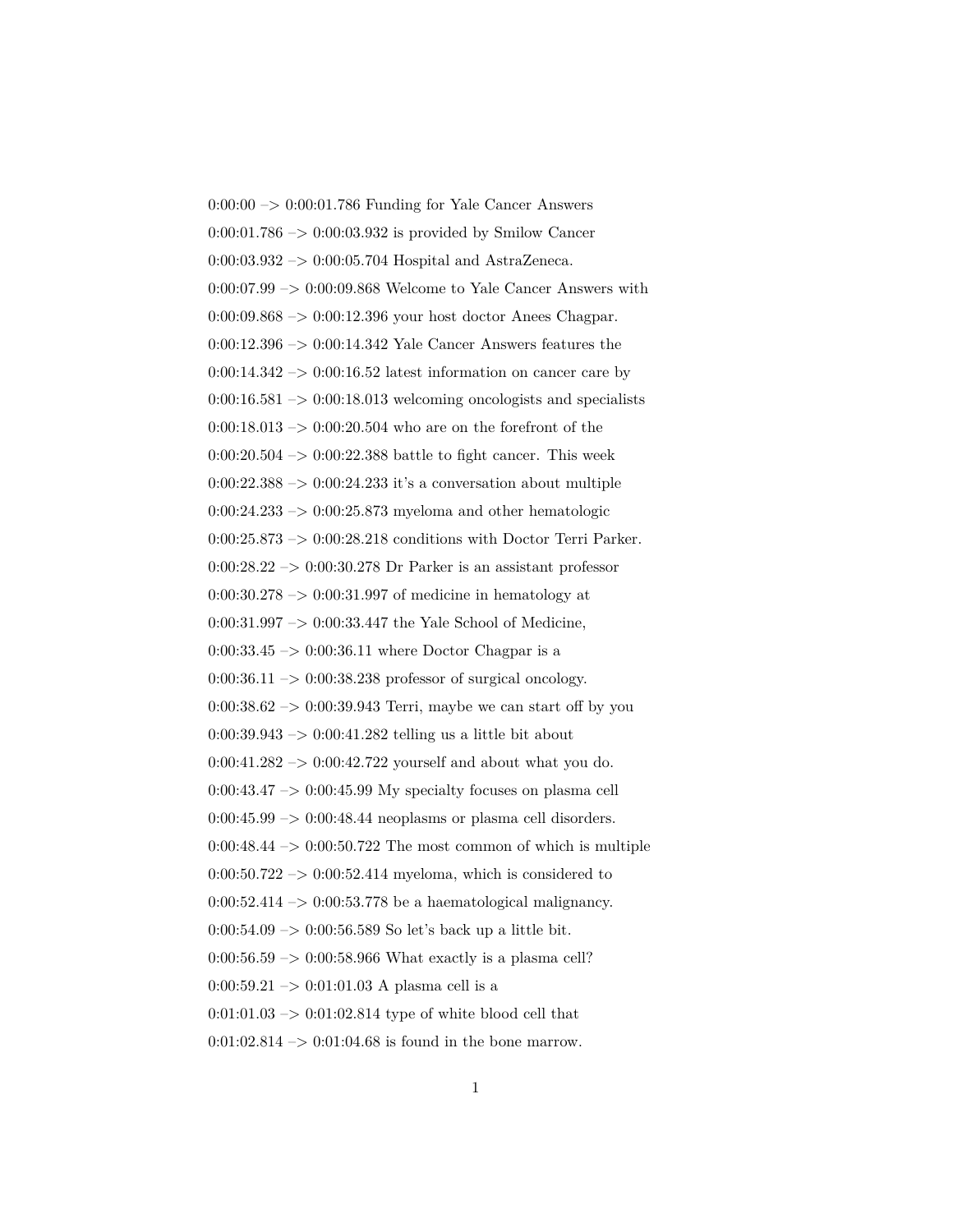0:01:04.68  $\rightarrow$  0:01:06.96 It's derived from a B lymphocyte,  $0:01:06.96 \rightarrow 0:01:08.496$  which is another type of white  $0:01:08.5 \rightarrow 0:01:10.548$  blood cell again found in the bone marrow.  $0:01:11.08 \rightarrow 0:01:13.798$  Tell us about multiple  $0:01:13.798 \rightarrow 0:01:16.2$  myeloma and what exactly it is. 0:01:16.2  $\rightarrow$  0:01:17.982 I mean when we think about  $0:01:17.982 \rightarrow 0:01:19.6$  cancers of white blood cells,  $0:01:19.6 \rightarrow 0:01:22.4$  oftentimes we're thinking about leukemias  $0:01:22.4 \rightarrow 0:01:24.388$  lymphomas, is multiple myeloma  $0:01:24.388 \rightarrow 0:01:26.376$  a type of that,  $0:01:26.38 \rightarrow 0:01:28.708$  is it different? Tell us more.  $0:01:28.99 \rightarrow 0:01:30.745$  As stated, a multiple 0:01:30.745  $\rightarrow$  0:01:33.048 myeloma is considered to be a  $0:01:33.048 \rightarrow 0:01:34.98$  hematological malignancy and so  $0:01:34.98 \rightarrow 0:01:36.912$  that term encompasses leukemias,  $0:01:36.92 \rightarrow 0:01:39.75$  lymphomas, and plasma cell neoplasms,  $0:01:39.75 \rightarrow 0:01:42.198$  of which multiple myeloma is one.  $0:01:42.2 \rightarrow 0:01:44.165$  So in multiple myeloma the 0:01:44.165  $\rightarrow$  0:01:46.13 abnormal cell is a plasma cell  $0:01:46.13 \rightarrow 0:01:48.944$  and these plasma cells proliferate or 0:01:48.944  $\rightarrow$  0:01:52.178 increase in number in the bone marrow.  $0:01:52.18 \rightarrow 0:01:54.286$  It's really not known what causes  $0:01:54.286 \rightarrow 0:01:56.76$  the plasma cells to proliferate in  $0:01:56.76 \rightarrow 0:01:58.384$  the majority of individuals,  $0:01:58.384 \rightarrow 0:02:00.414$  and it's this proliferation that  $0:02:00.414 \rightarrow 0:02:02.66$  is defined as multiple myeloma.  $0:02:07.936 \rightarrow 0:02:10.786$  In general, blood cancers  $0:02:10.786 \rightarrow 0:02:13.159$  are pretty rare, right?  $0:02:13.17 \rightarrow 0:02:15.046$  If you look at multiple myeloma,  $0:02:15.05 \rightarrow 0:02:16.83$  it's currently the 14th most 0:02:16.83 –> 0:02:19.082 common cancer in the United States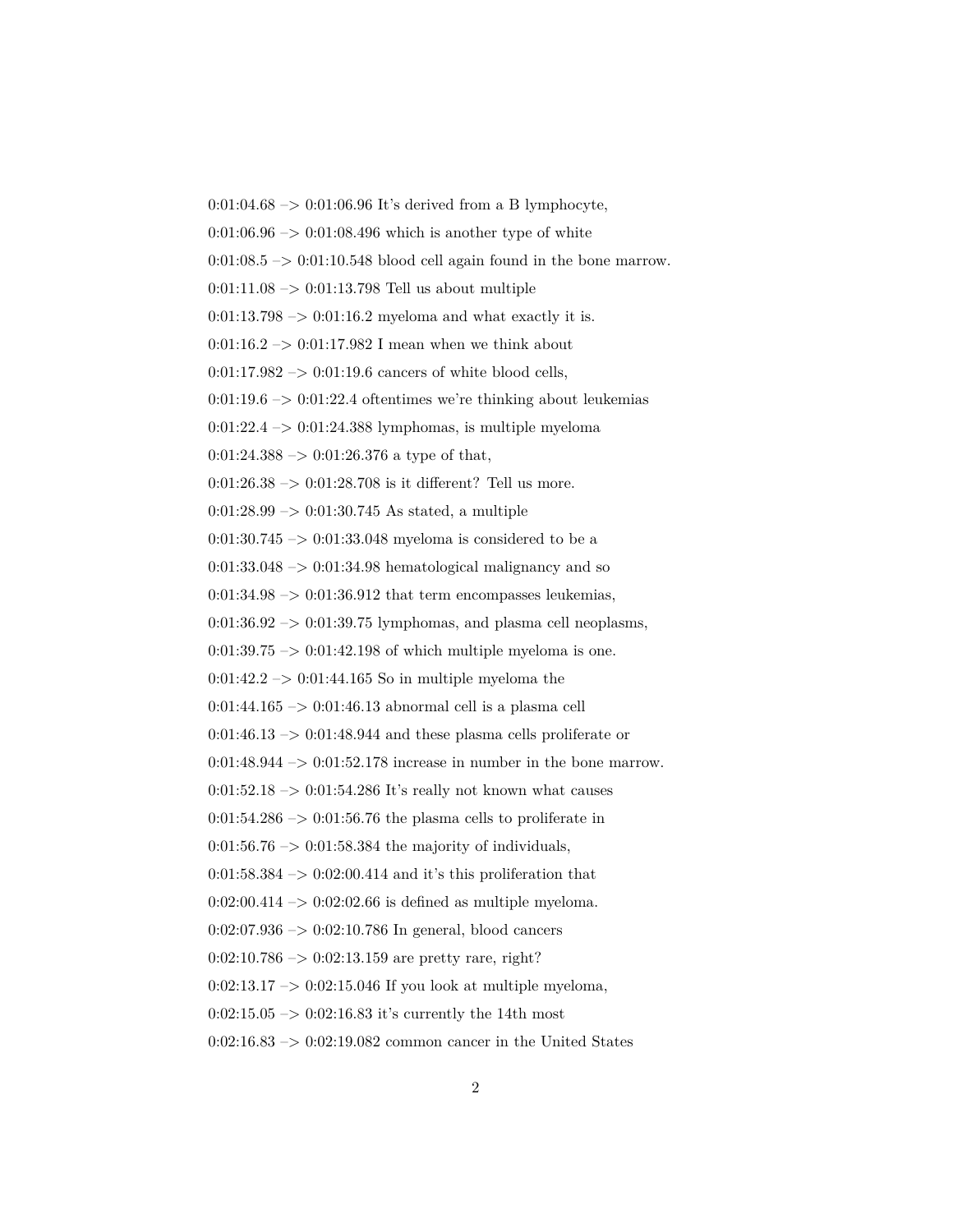$0:02:19.082 \rightarrow 0:02:21.067$  and it represents roughly  $1.8\%$ 

 $0:02:21.067 \rightarrow 0:02:23.209$  of all new cancers diagnosed

 $0:02:23.21 \rightarrow 0:02:24.694$  so not as common as some of

 $0:02:24.694 \rightarrow 0:02:25.96$  our solid tumors that we see.

 $0:02:26.31 \rightarrow 0:02:28.728$  And where does it rank relative

 $0:02:28.728 \rightarrow 0:02:30.703$  to leukemia and lymphoma?

0:02:30.703 –> 0:02:33.678 There's some leukemias

 $0:02:33.69 \rightarrow 0:02:36.003$  that are more common and some that are rare,

 $0:02:36.01 \rightarrow 0:02:38.236$  so probably somewhere in

 $0:02:38.236 \rightarrow 0:02:41.057$  the middle, not to be too specific.

 $0:02:41.44 \rightarrow 0:02:44.715$  And who gets

0:02:44.715 –> 0:02:47.335 these blood cell cancers?

0:02:47.34 –> 0:02:48.522 These hematologic malignancies.

 $0:02:48.522 \rightarrow 0:02:51.28$  Are there certain risk factors that put

 $0:02:51.335 \rightarrow 0:02:53.249$  people at risk for developing them?

 $0:02:53.89 \rightarrow 0:02:56.752$  As I stated previously

 $0:02:56.752 \rightarrow 0:02:58.183$  for multiple myeloma,

 $0:02:58.19 \rightarrow 0:03:00.286$  for most people we don't really know

 $0.03:00.286 \rightarrow 0.03:01.726$  why they developed the disease.

 $0:03:01.73 \rightarrow 0:03:04.145$  However, there are some factors that may

 $0:03:04.145 \rightarrow 0:03:06.73$  increase the risk of developing myeloma.

 $0:03:06.73 \rightarrow 0:03:09.75$  One is age, so the majority of people

 $0:03:09.75 \rightarrow 0:03:12.854$  are over the age of 50 at diagnosis.

 $0:03:12.86 \rightarrow 0:03:15.009$  With the current median age of diagnosis

 $0:03:15.009 \rightarrow 0:03:17.539$  here in the United States being 69,

 $0:03:17.539 \rightarrow 0:03:20.682$  another risk factor is a precursor condition

 $0:03:20.682 \rightarrow 0:03:24.417$  known as Monoclonal gammopathy of undetermined significance

0:03:24.42 –> 0:03:26.356 also known as MGUS.

0:03:29.74 –> 0:03:31.99 Tell us more about that.

 $0:03:32.02 \rightarrow 0:03:35.296$  MGUS is considered to be a precursor condition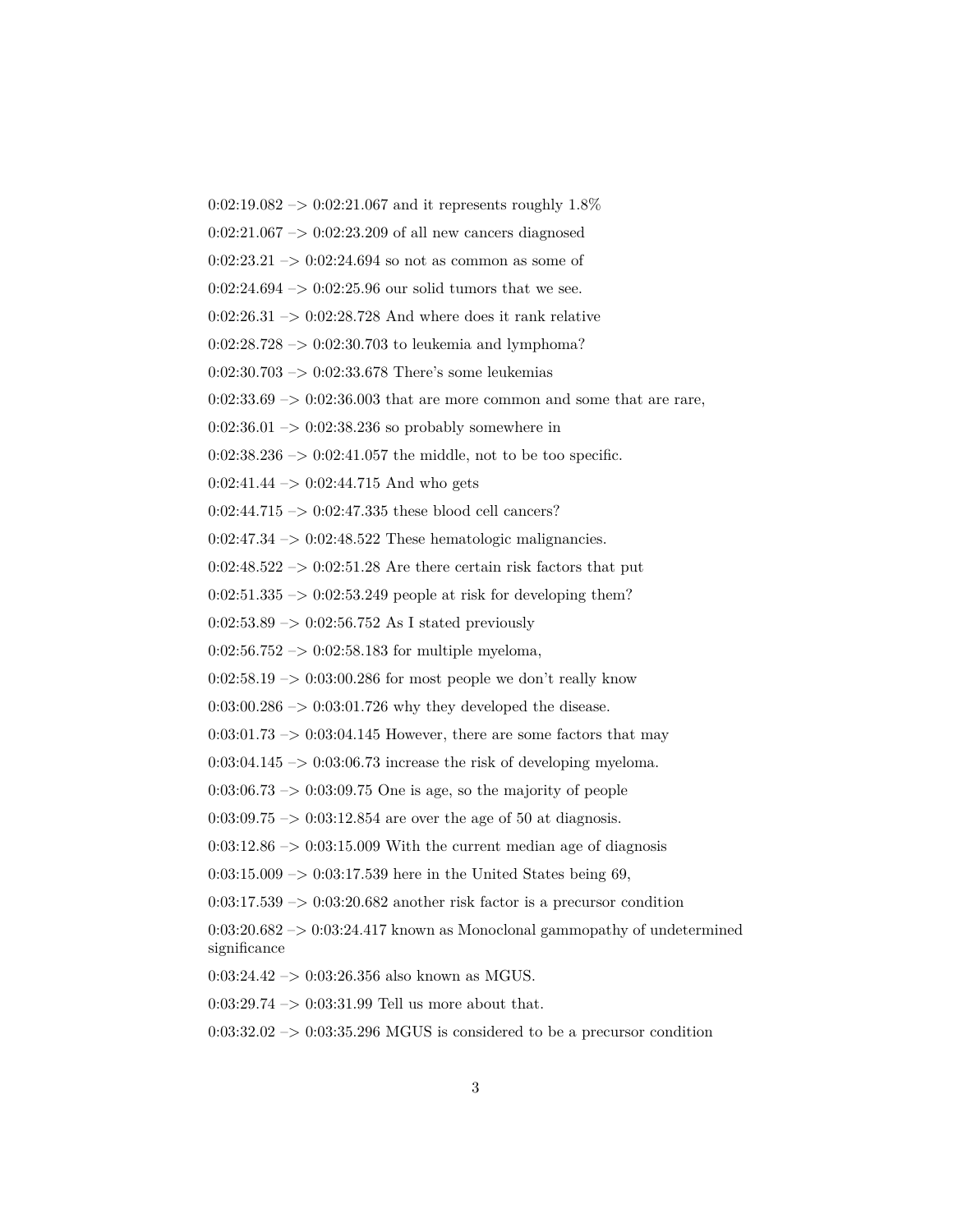$0:03:35.296 \rightarrow 0:03:38.252$  and the individuals are asymptomatic and  $0:03:38.252 \rightarrow 0:03:41.198$  it's usually discovered when blood  $0:03:41.198 \rightarrow 0:03:44.067$  work is done for another complaint,  $0:03:44.07 \rightarrow 0:03:46.926$  sometimes it can be that a primary care  $0:03:46.926 \rightarrow 0:03:49.058$  physician notices that there's an increase  $0:03:49.058 \rightarrow 0:03:51.78$  in protein in a simple serum chemistry. 0:03:51.78  $\rightarrow$  0:03:53.694 So that's a blood test that's  $0:03:53.694 \rightarrow 0:03:54.97$  done for another reason.  $0:03:54.97 \rightarrow 0:03:57.11$  Sometimes this laboratory work is  $0:03:57.11 \rightarrow 0:03:59.851$  done for evaluation of other problems  $0:03:59.851 \rightarrow 0:04:02.496$  such as osteoporosis or neuropathies  $0:04:03.43 \rightarrow 0:04:05.6$  and then they get referred to a  $0:04:05.664 \rightarrow 0:04:07.839$  hematologist and have further evaluation  $0:04:07.839 \rightarrow 0:04:10.44$  that then reveals this precursor state.  $0:04:11.1 \rightarrow 0:04:15.249$  Those are pretty  $0:04:15.249 \rightarrow 0:04:17.72$  general risk factors in terms of age  $0:04:17.72 \rightarrow 0:04:20.41$  and MGUS for multiple myeloma.  $0:04:20.41 \rightarrow 0:04:22.558$  Are there risk factors for lymphoma  $0:04:22.558 \rightarrow 0:04:24.7$  and leukemia as well?  $0:04:29.04 \rightarrow 0:04:31.203$  In general, age again plays a  $0:04:31.203 \rightarrow 0:04:34.215$  factor as we do tend to see certain 0:04:34.215 –> 0:04:35.827 leukemias in older individuals.  $0.04:35.83 \rightarrow 0.04:38.15$  It again depends on the type of leukemia,  $0:04:38.15 \rightarrow 0:04:39.15$  as there are different types.  $0:04:39.15 \rightarrow 0:04:42.18$  Acute and chronic lymphoid versus  $0:04:42.18 \rightarrow 0:04:45.658$  myeloid. And other potential risks  $0:04:45.658 \rightarrow 0:04:48.526$  can include environmental exposures,  $0:04:48.53 \rightarrow 0:04:50.42$  so there have been studies looking  $0.04:50.42 \rightarrow 0.04:52.57$  at the link between radiation in  $0:04:52.57 \rightarrow 0:04:54.64$  addition to certain chemical exposures  $0.04:54.64 \rightarrow 0.04:56.879$  such as pesticides or Agent Orange.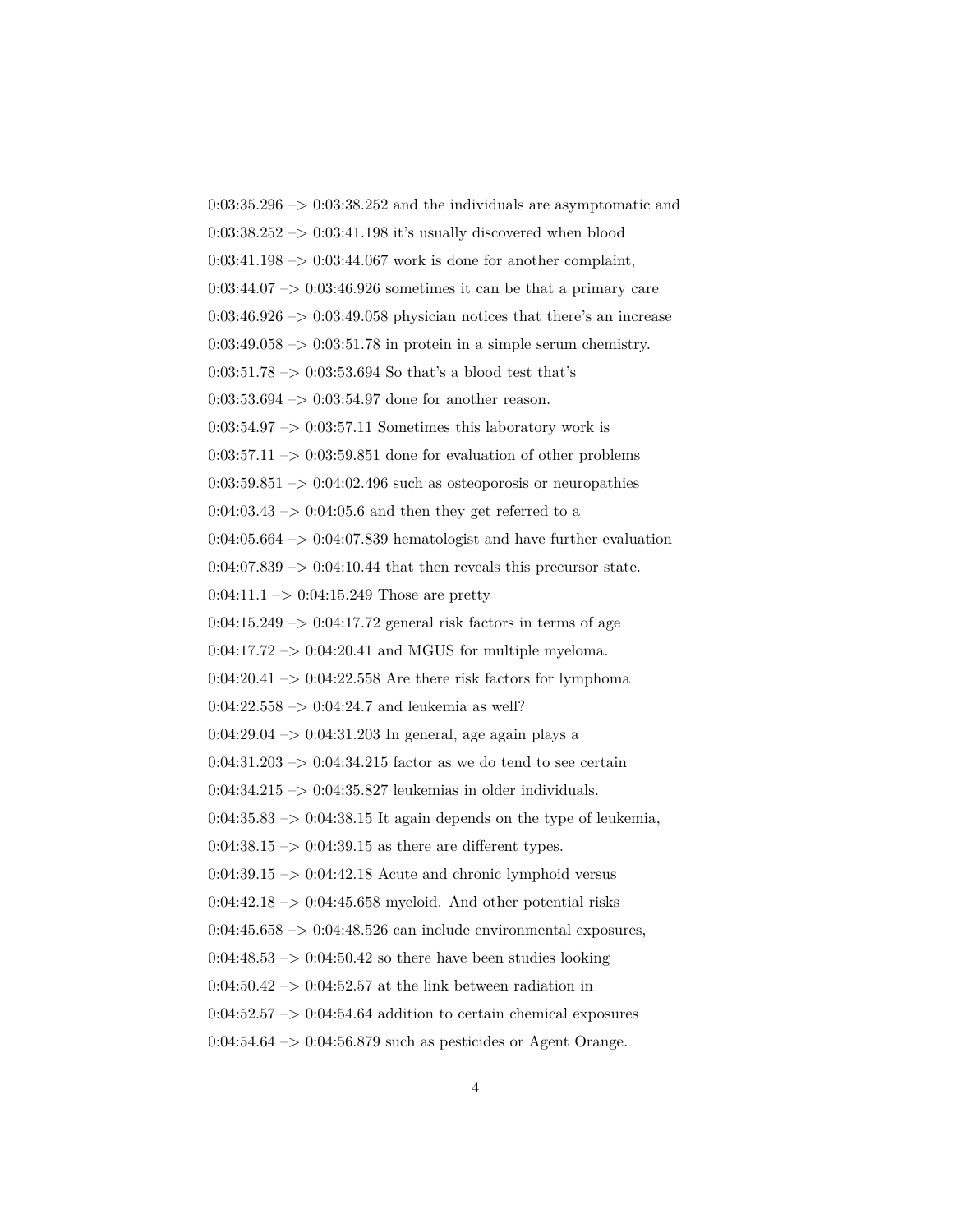$0:04:58.26 \rightarrow 0:05:01.76$  And so those increase your risk of  $0:05:01.76 \rightarrow 0:05:04.028$  leukemias and lymphomas, but not  $0:05:04.028 \rightarrow 0:05:05.75$  of multiple myeloma. Is that right?  $0:05:06.22 \rightarrow 0:05:07.627$  Multiple Myeloma as well,  $0:05:07.63 \rightarrow 0:05:09.46$  there have been studies  $0:05:09.46 \rightarrow 0:05:11.29$  specifically looking at Agent Orange  $0:05:11.354 \rightarrow 0:05:13.388$  and pesticides as well as radiation  $0:05:14.01 \rightarrow 0:05:16.354$  so you know pesticides is something that I  $0:05:16.354 \rightarrow 0:05:18.999$  think a lot of people kind of worry about.  $0:05:19 \rightarrow 0:05:21.502$  And you know, as we're heading into the fall,  $0:05:21.51 \rightarrow 0:05:23.412$  people are still using  $0:05:23.412 \rightarrow 0:05:25.42$  pesticides as they're trying to  $0:05:25.42 \rightarrow 0:05:27.24$  tend their lawn and do their gardening, 0:05:27.24 –> 0:05:29.048 get everything ready  $0:05:29.048 \rightarrow 0:05:30.418$  for the winter.  $0:05:30.418 \rightarrow 0:05:33.172$  Should people really be concerned about  $0:05:33.172 \rightarrow 0:05:35.481$  pesticides or are there particular  $0:05:35.481 \rightarrow 0:05:38.109$  pesticides that they should watch out  $0:05:38.109 \rightarrow 0:05:40.73$  for and others that might be safer? 0:05:40.74 –> 0:05:42.756 That's a good question and I don't  $0:05:42.756 \rightarrow 0:05:44.414$  have a specific answer for you  $0:05:44.414 \rightarrow 0:05:46.644$  and a lot of these are 0:05:46.644 –> 0:05:49.304 looked at and some of the common  $0:05:49.304 \rightarrow 0:05:51.124$  pesticides that people may use 0:05:51.124  $\rightarrow$  0:05:53.633 may have warnings on them most of  $0:05:53.633 \rightarrow 0:05:55.595$  the time people are usually safe  $0:05:55.595 \rightarrow 0:05:57.647$  because they're using the regular  $0:05:57.647 \rightarrow 0:05:59.307$  household pesticides or chemicals  $0:05:59.307 \rightarrow 0:06:01.764$  if you will and ventilated  $0:06:01.764 \rightarrow 0:06:03.388$  outdoor space and really  $0:06:03.388 \rightarrow 0:06:04.86$  have minimal exposure.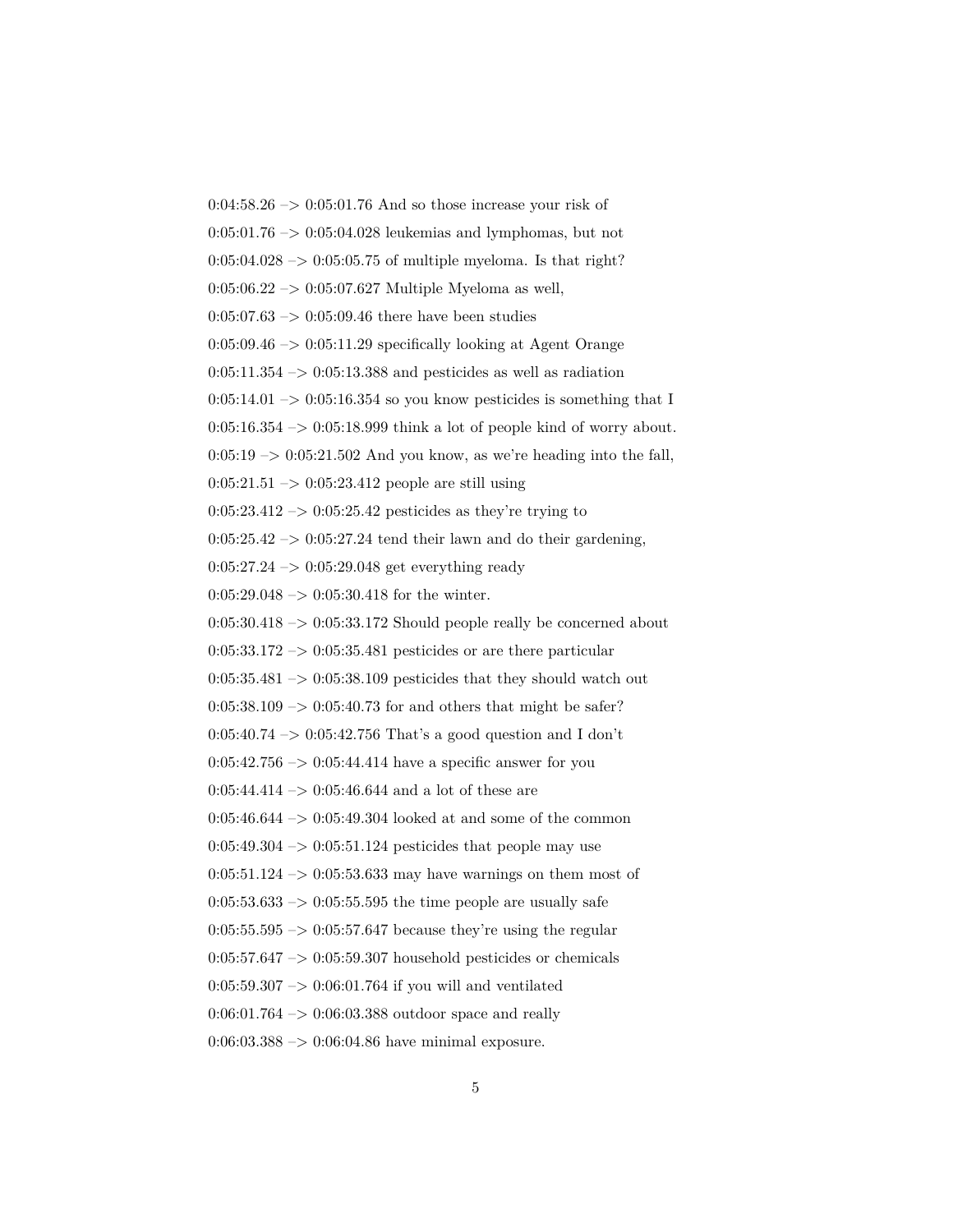$0:06:05.4 \rightarrow 0:06:07.112$  I think that that's

 $0.06:07.112 \rightarrow 0.06:09.008$  kind of good information to get across.

 $0:06:09.01 \rightarrow 0:06:10.134$  Just because

 $0:06:10.134 \rightarrow 0:06:11.539$  people can sometimes worry about

 $0:06:11.539 \rightarrow 0:06:13.117$  these things, but

0:06:13.117 -> 0:06:15.698 it may be that it's really not as

 $0:06:15.698 \rightarrow 0:06:17.744$  toxic as some people may think,

 $0:06:17.75 \rightarrow 0:06:20.711$  unless you're in contact

 $0:06:20.711 \rightarrow 0:06:23.689$  with them in large quantities.

0:06:23.69  $\rightarrow$  0:06:25.958 So now that we've talked

 $0:06:25.958 \rightarrow 0:06:27.47$  about the risk factors,

 $0:06:27.47 \rightarrow 0:06:30.695$  how do people present with

 $0:06:30.695 \rightarrow 0:06:32.63$  these hematologic malignancies?

 $0:06:32.63 \rightarrow 0:06:36.62$  For a solid tumor,

 $0:06:36.62 \rightarrow 0:06:39.3$  tumors we often can find a lump,

 $0:06:39.3 \rightarrow 0:06:42.045$  or we'll have some bleeding

 $0:06:42.045 \rightarrow 0:06:44.79$  or will have some pain.

0:06:44.79  $\rightarrow$  0:06:46.366 Blood cells don't generally

 $0.06:46.366 \rightarrow 0.06:48.35$  cause those things, do they?

 $0:06:51.19 \rightarrow 0:06:53.255$  If we walk

 $0.06:53.255 \rightarrow 0.06:55.09$  through each thing individually,

 $0.06:55.09 \rightarrow 0.06:57.52$  for patients who have leukemia

 $0:06:57.52 \rightarrow 0:06:59.97$  a lot of times they will present

 $0:06:59.97 \rightarrow 0:07:01.56$  with abnormal blood counts.

 $0:07:01.56 \rightarrow 0:07:03.246$  By that I mean an abnormal

 $0:07:03.246 \rightarrow 0:07:04.37$  white blood cell count,

 $0:07:04.37 \rightarrow 0:07:07.406$  hemoglobin or red cells or platelets,

 $0:07:07.41 \rightarrow 0:07:09.853$  which are the cell that helps prevent

 $0:07:09.853 \rightarrow 0:07:11.918$  you from bleeding or blood clots.

 $0:07:11.92 \rightarrow 0:07:15.217$  Sometimes an individual will be diagnosed

 $0:07:15.22 \rightarrow 0:07:17.334$  when they have a blood count done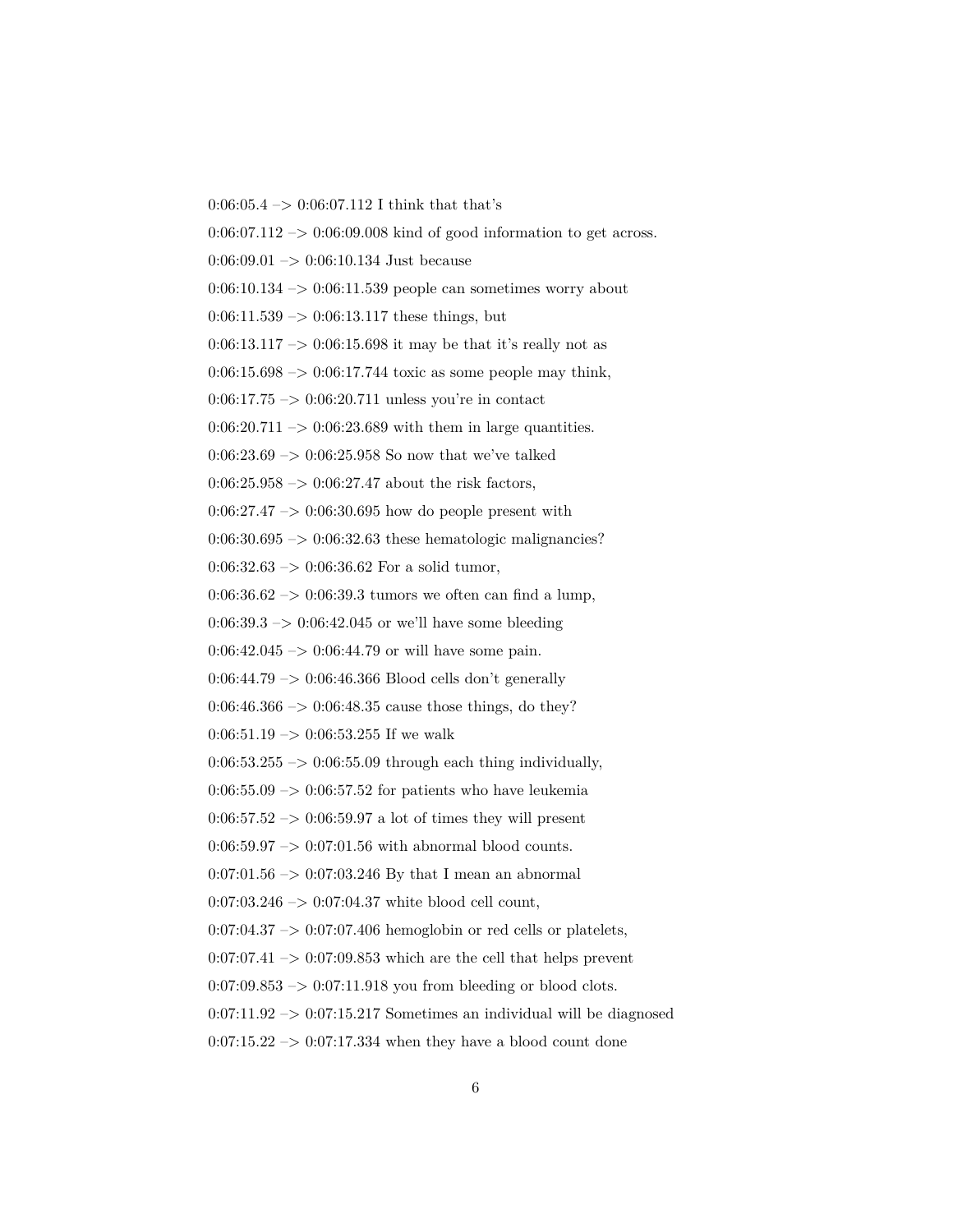$0:07:17.334 \rightarrow 0:07:19.391$  for another reason and it's picked  $0:07:19.391 \rightarrow 0:07:21.206$  up because there's an abnormality.  $0:07:21.21 \rightarrow 0:07:23.575$  Sometimes people present because these  $0:07:23.575 \rightarrow 0:07:25.94$  abnormalities lead to other symptoms.  $0:07:25.94 \rightarrow 0:07:27.215$  For example, if there's an  $0:07:27.215 \rightarrow 0:07:28.78$  alteration in a white blood cell  $0.07:28.78 \rightarrow 0.07:30.78$  count is specifically a lower  $0:07:30.78 \rightarrow 0:07:32.38$  white blood cell count,  $0:07:32.38 \rightarrow 0:07:35.542$  someone may develop more frequent or  $0:07:35.542 \rightarrow 0:07:37.7$  recurrent infections if the red cells or  $0:07:37.7 \rightarrow 0:07:38.861$  hemoglobin is low.  $0:07:38.861 \rightarrow 0:07:40.796$  That's also known as anemia,  $0:07:40.8 \rightarrow 0:07:42.735$  and patients can  $0:07:42.735 \rightarrow 0:07:44.67$  become more tired or fatigued,  $0:07:44.67 \rightarrow 0:07:45.86$  and if their platelet count  $0:07:45.86 \rightarrow 0:07:47.87$  is reduced they can present  $0:07:47.87 \rightarrow 0:07:49.88$  with bleeding or easy bruising,  $0.07:49.88 \rightarrow 0.07:51.865$  so sometimes these people present  $0:07:51.865 \rightarrow 0:07:54.262$  because they have other symptoms and  $0:07:54.262 \rightarrow 0:07:56.32$  then it's revealed that these symptoms  $0:07:56.32 \rightarrow 0:07:58.499$  are because of a low blood count.  $0:07:58.5 \rightarrow 0:08:00.65$  For individuals who have lymphomas,  $0.08:00.65 \rightarrow 0.08:02.702$  sometimes they will present with a  $0:08:02.702 \rightarrow 0:08:05.071$  large lymph node and so in that case  $0.08:05.071 \rightarrow 0.08:07.559$  they may have a lump or bump if you will  $0:08:07.56 \rightarrow 0:08:11.34$  that causes them to present to medical  $0:08:11.34 \rightarrow 0:08:13.68$  attention and then for multiple myeloma,  $0:08:13.68 \rightarrow 0:08:16.228$  which is what I specifically focus in,  $0:08:16.23 \rightarrow 0:08:18.3$  sometimes people will not have any  $0.08:18.3 \rightarrow 0.08:20.077$  symptoms and again it's picked 0:08:20.077 –> 0:08:22.075 up because blood work is done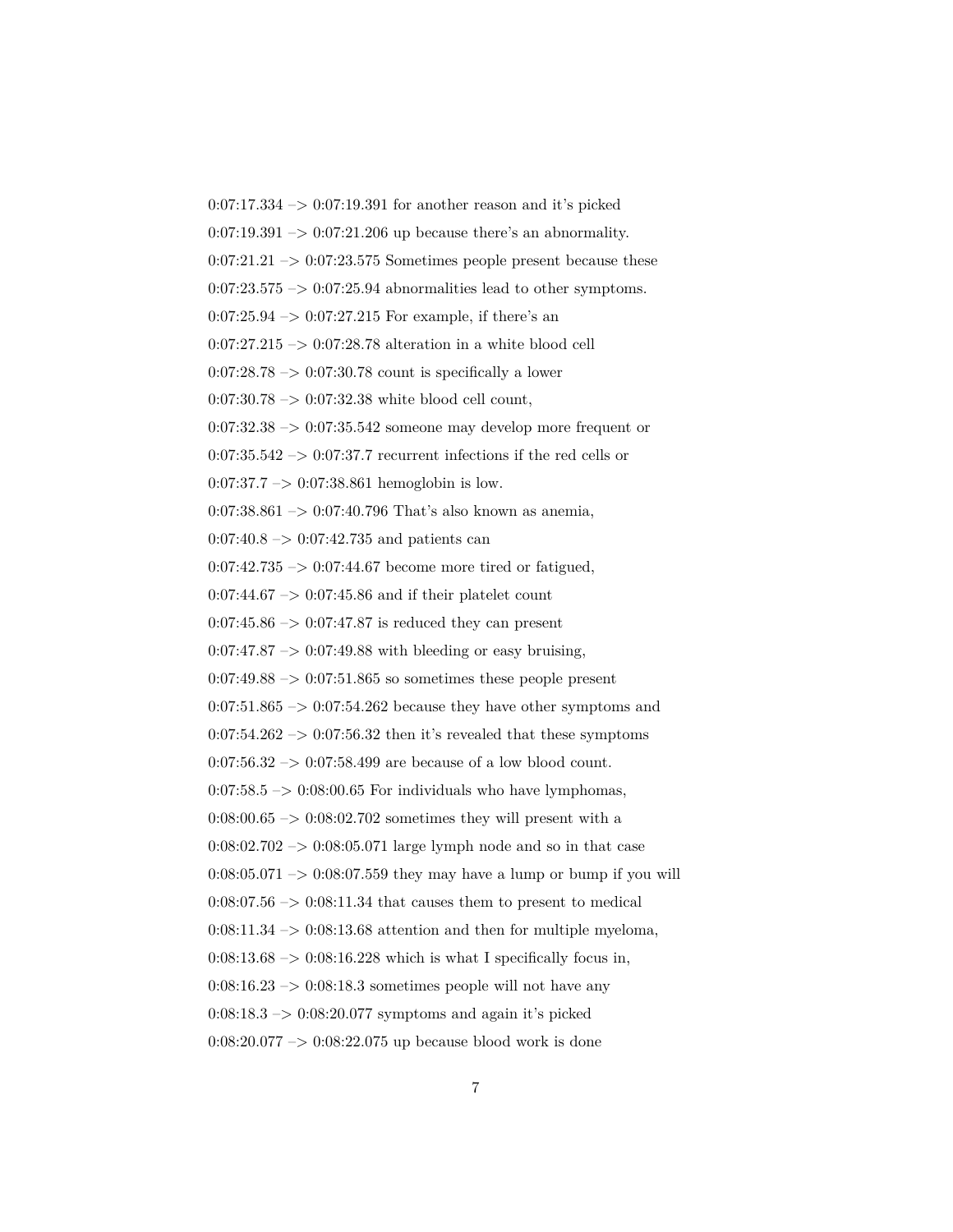$0:08:22.075 \rightarrow 0:08:23.074$  for another reason,  $0.08:23.08 \rightarrow 0.08:26.144$  like an elevated total protein on a serum  $0:08:26.144 \rightarrow 0:08:28.585$  chemistry which is a type of blood test.  $0:08:28.59 \rightarrow 0:08:30.126$  Other symptoms that individuals  $0:08:30.126 \rightarrow 0:08:32.43$  could have could again be anemia.  $0:08:32.43 \rightarrow 0:08:34.453$  If the plasma cells increase in the  $0:08:34.453 \rightarrow 0:08:36.706$  bone marrow to the point where they  $0.08:36.706 \rightarrow 0.08:38.686$  start crowding out the normal cells,  $0:08:38.69 \rightarrow 0:08:40.706$  plasma cells also produce high amounts 0:08:40.706  $\rightarrow$  0:08:43.249 of protein that can be seen in the  $0:08:43.249 \rightarrow 0:08:44.953$  blood that are cleared through the  $0:08:45.013 \rightarrow 0:08:46.993$  kidneys and could lead to renal 0:08:46.993 –> 0:08:48.721 dysfunction or failure in severe  $0:08:48.721 \rightarrow 0:08:51.528$  cases if it has not been recognized,  $0:08:51.53 \rightarrow 0:08:54.306$  and plasma cells also accumulate in the bone,  $0:08:54.31 \rightarrow 0:08:56.27$  that can lead to weakness of the  $0:08:56.27 \rightarrow 0:08:58.249$  bone and hence pain or fractures.  $0.08:59.67 \rightarrow 0.09:02.53$  And so it sounds like a lot of these are  $0:09:02.605 \rightarrow 0:09:05.16$  really picked up on basic blood tests  $0:09:05.16 \rightarrow 0:09:08.259$  that you have when you go to your doctor.  $0:09:08.26 \rightarrow 0:09:10.57$  So how frequently should you be  $0:09:10.57 \rightarrow 0:09:12.51$  having routine blood tests done? 0:09:12.51  $\mathord{\;\rightarrow\;}$  0:09:14.478 Especially if these things don't generally  $0:09:14.478 \rightarrow 0:09:17.1$  present with a lot of symptoms?  $0:09:17.53 \rightarrow 0:09:20.422$  There isn't currently  $0.09:20.422 \rightarrow 0.09:22.35$  screening that's recommended  $0:09:22.429 \rightarrow 0:09:24.729$  for multiple myeloma or MGUS  $0:09:24.73 \rightarrow 0:09:27.09$  which is the precursor condition.  $0.09:27.09 \rightarrow 0.09:29.71$  So typically we tell patients  $0:09:29.71 \rightarrow 0:09:31.46$  to follow the guidance from  $0:09:31.46 \rightarrow 0:09:32.86$  their primary care physician,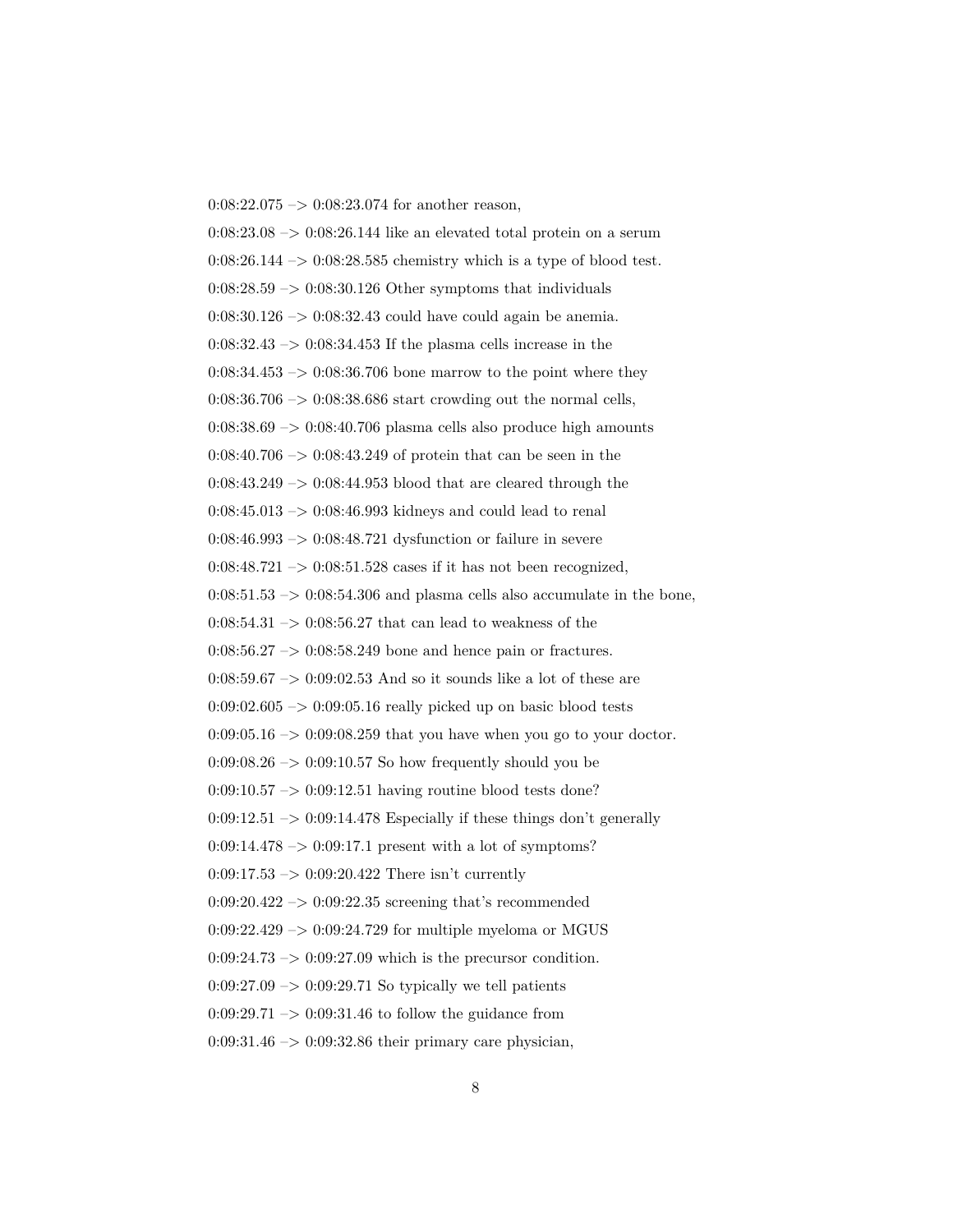$0:09:32.86 \rightarrow 0:09:35.52$  meaning their blood work really depends  $0:09:35.52 \rightarrow 0:09:37.922$  on other medical problems.  $0:09:37.922 \rightarrow 0:09:39.266$  For example, if someone  $0:09:39.266 \rightarrow 0:09:40.61$  has a heart condition,  $0:09:40.61 \rightarrow 0:09:43.25$  diabetes or another medical issue,  $0:09:43.25 \rightarrow 0:09:45.344$  they're probably going to have blood  $0.09:45.344 \rightarrow 0.09:47.153$  work done more frequently because  $0:09:47.153 \rightarrow 0:09:49.247$  of monitoring of that condition and 0:09:49.247  $\rightarrow$  0:09:51.26 the medications that are needed.  $0.09:54.171 \rightarrow 0.09:56.577$  When you talk about these  $0.09:56.577 \rightarrow 0.09:59.01$  conditions being found in older patients,  $0:10:00.183 \rightarrow 0:10:02.92$  who are also the ones more likely  $0:10:02.995 \ensuremath{\rightarrow} 0:10:05.3$  to have other comorbidities that  $0:10:05.3 \rightarrow 0:10:07.605$  will require routine blood tests,  $0:10:07.61 \rightarrow 0:10:10.562$  I wonder how many people who are younger  $0:10:10.562 \rightarrow 0:10:13.531$  might be walking around completely  $0:10:13.531 \rightarrow 0:10:16.443$  asymptomatic but actually harboring  $0:10:16.443 \rightarrow 0:10:19.661$  one of these hematologic malignancies  $0:10:19.661 \rightarrow 0:10:21.698$  that have never been picked up simply  $0:10:21.698 \rightarrow 0:10:23.348$  because they've never had a blood test.  $0:10:23.35 \rightarrow 0:10:26.213$  Is that possible or do these things  $0:10:26.213 \rightarrow 0:10:28.291$  actually then progress to the  $0:10:28.291 \rightarrow 0:10:30.33$  point of being symptomatic?  $0:10:30.36 \rightarrow 0:10:32.586$  Again when you talk about  $0:10:32.586 \rightarrow 0:10:33.463$  hematologic malignancies  $0:10:33.463 \rightarrow 0:10:36.984$  that's a very broad topic and so  $0:10:36.984 \rightarrow 0:10:40.178$  everyone is very individualized.  $0:10:40.178 \rightarrow 0:10:42.684$  And so if we look at multiple  $0:10:42.684 \rightarrow 0:10:44.38$  myeloma for individuals with  $0:10:44.38 \rightarrow 0:10:46.865$  the precursor condition MGUS,  $0:10:46.87 \rightarrow 0:10:49.294$  they can be asymptomatic for years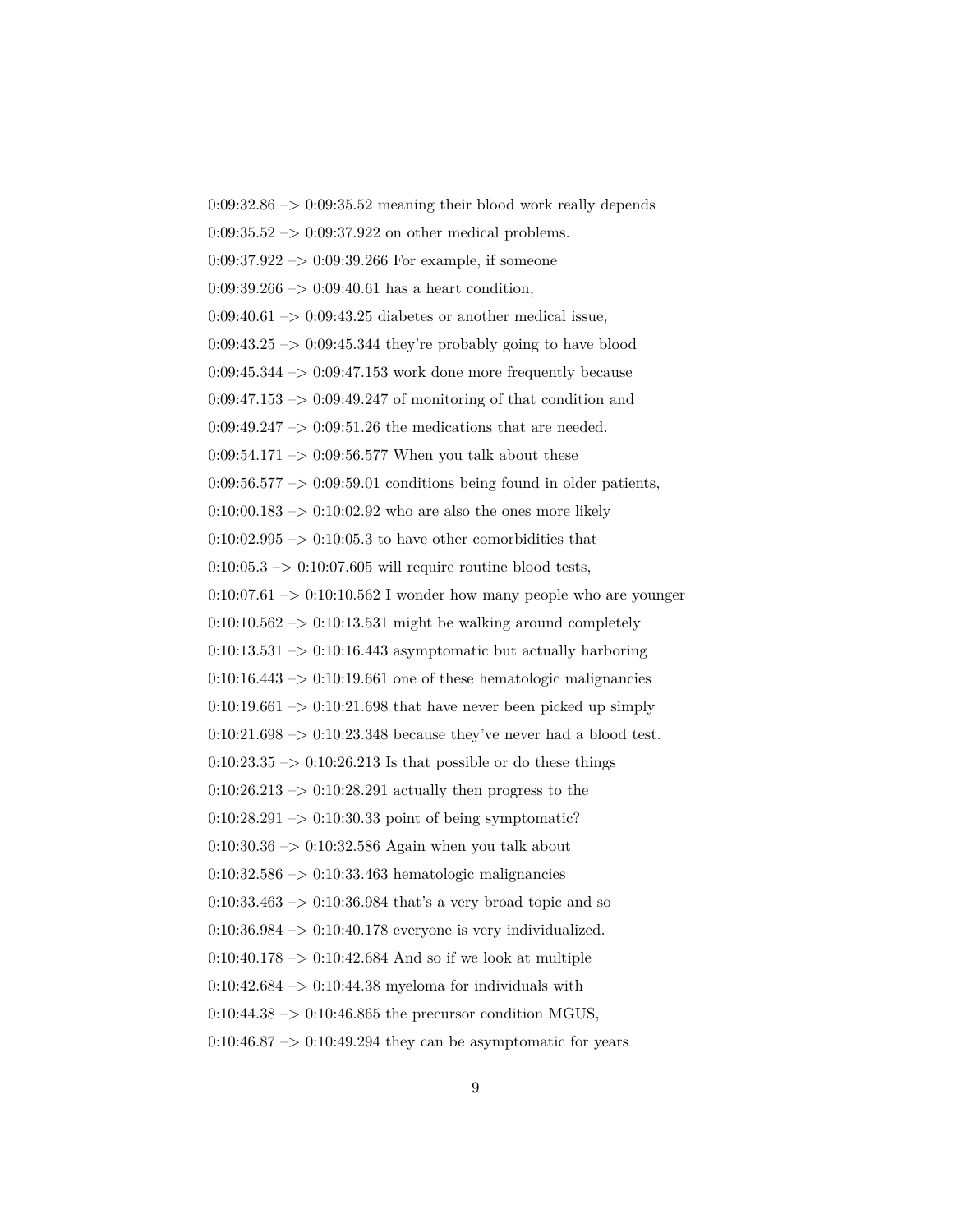$0:10:49.294 \rightarrow 0:10:52.07$  and for many patients  $0:10:52.07 \rightarrow 0:10:54.525$  it never progresses. 0:10:54.525  $\rightarrow$  0:10:56.295 For individuals who have a low risk  $0:10:56.3 \rightarrow 0:10:57.876$  MGUS we  $0:10:59.85$   $\ensuremath{\rightarrow}$   $0:11:01.824$  <br>tell them that the risk of 0:11:01.824 –> 0:11:03.428 progression is roughly  $1\%$  per year.  $0:11:03.428 \rightarrow 0:11:05.521$  So there's a large majority of  $0:11:05.521 \rightarrow 0:11:07.29$  people who will never progress.  $0:11:07.29 \rightarrow 0:11:09.305$  If someone has multiple myeloma  $0:11:09.305 \rightarrow 0:11:10.917$  and it's left untreated,  $0:11:10.92 \rightarrow 0:11:13.104$  it will progress to the point where  $0:11:13.104 \rightarrow 0:11:15.068$  they may develop syptoms,  $0:11:15.07 \rightarrow 0:11:17.455$  what was discussed being  $0:11:17.455 \rightarrow 0:11:19.84$  anemia leading to fatigue, potential  $0:11:19.84 \rightarrow 0:11:22.65$  kidney damage, or bone damage,  $0:11:22.65 \rightarrow 0:11:24.792$  so those patients will progress and  $0:11:24.792 \rightarrow 0:11:26.63$  become symptomatic at some point,  $0:11:26.63 \rightarrow 0:11:28.195$  it's difficult to predict that  $0:11:28.195 \rightarrow 0:11:29.134$  rate of progression.  $0:11:29.86 \rightarrow 0:11:32.18$  And what about  $0:11:32.18 \rightarrow 0:11:34.916$  for lymphomas and leukemias?  $0:11:34.92 \rightarrow 0:11:37.61$  Are those also ones that  $0:11:37.61 \rightarrow 0:11:39.762$  will progress to symptoms? 0:11:39.77  $\rightarrow$  0:11:41.737 Or is it possible for them to  $0:11:41.737 \rightarrow 0:11:43.388$  be pretty asymptomatic until  $0:11:43.388 \rightarrow 0:11:46.124$  they actually end up having a  $0:11:46.124 \rightarrow 0:11:48.408$  test that that diagnosis it?  $0:11:48.41 \rightarrow 0:11:50.868$  Yeah, so for your acute leukemias,  $0:11:50.88 \rightarrow 0:11:52.77$  and even the majority of  $0:11:52.77 \rightarrow 0:11:53.904$  your chronic leukemias,

 $0:11:53.91 \rightarrow 0:11:56.18$  they will often progress again,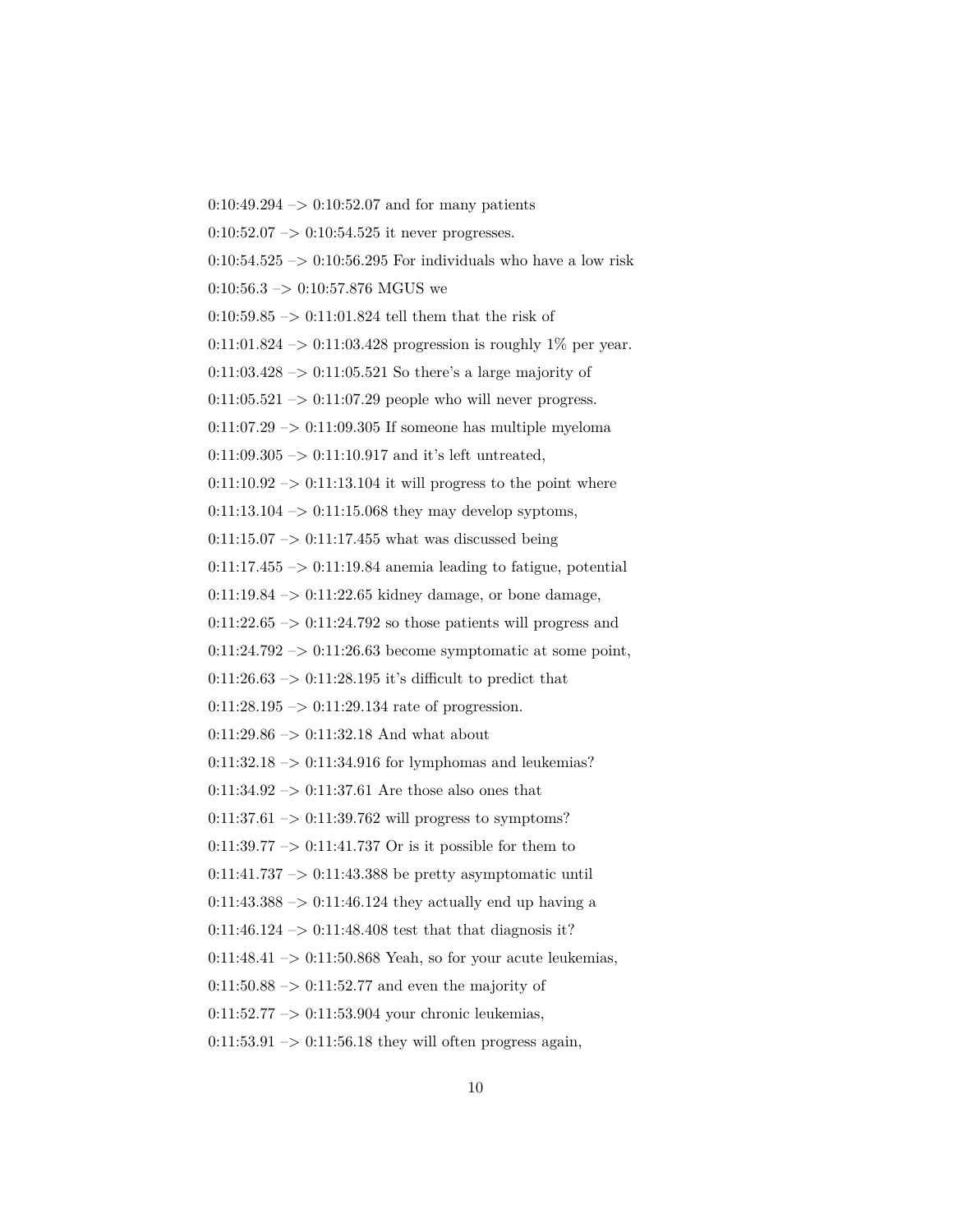$0:11:56.18 \rightarrow 0:11:59.026$  varying rates of progression to the point  $0:11:59.026 \rightarrow 0:12:00.209$  where people will become symptomatic.  $0:12:00.209 \rightarrow 0:12:02.663$  Similarly, if someone had an aggressive  $0:12:02.663 \rightarrow 0:12:05.198$  lymphoma or a high grade lymphoma,  $0:12:05.2 \rightarrow 0:12:07.464$  they would progress to the point of symptoms.  $0:12:07.47 \rightarrow 0:12:09.655$  It is possible for individuals  $0:12:09.655 \rightarrow 0:12:12.27$  who have a indolent or a slowly  $0:12:12.27 \rightarrow 0:12:13.57$  progressing lymphoma that they  $0:12:13.57 \rightarrow 0:12:15.796$  may have had it for several years  $0:12:15.796 \rightarrow 0:12:17.311$  before the point of progression.  $0:12:17.97 \rightarrow 0:12:20.427$  The other question that I had was  $0:12:20.427 \rightarrow 0:12:23.154$  you talk about one of the  $0:12:23.154 \rightarrow 0:12:25.249$  things that's often a trigger to  $0:12:25.25 \rightarrow 0:12:28.635$  finding diagnosis of these  $0:12:28.635 \rightarrow 0:12:31.343$  conditions as being anemia.  $0:12:31.35 \rightarrow 0:12:33.688$  And for example, in multiple myeloma,  $0:12:33.69 \rightarrow 0:12:35.03$  where the plasma cells kind  $0:12:35.03 \rightarrow 0:12:36.37$  of crowd out other cells,  $0:12:36.37 \rightarrow 0:12:40.699$  and so the red blood cell count goes down.  $0:12:40.7 \rightarrow 0:12:41.604$  Two questions,  $0:12:41.604 \rightarrow 0:12:44.11$  first question is oftentimes anemia,  $0:12:44.11 \rightarrow 0:12:46.41$  especially in older people,  $0:12:46.41 \rightarrow 0:12:50.096$  can be associated with other things, right?  $0:12:50.096 \rightarrow 0:12:52.48 \text{ GI bleeding},$  $0:12:52.48 \rightarrow 0:12:54.8$  losing blood from other sources,  $0:12:54.8 \rightarrow 0:12:56.162$  iron deficiency anemia.  $0:12:56.162 \rightarrow 0:12:59.34$  How do you really tell that this  $0:12:59.426 \rightarrow 0:13:02.091$  is from something like multiple  $0:13:02.091 \rightarrow 0:13:04.33$  myeloma versus other things?  $0.13:05.2 \rightarrow 0.13:07.57$  Yeah, that's a really good question,

 $0:13:07.57 \rightarrow 0:13:08.89$  and as you mentioned,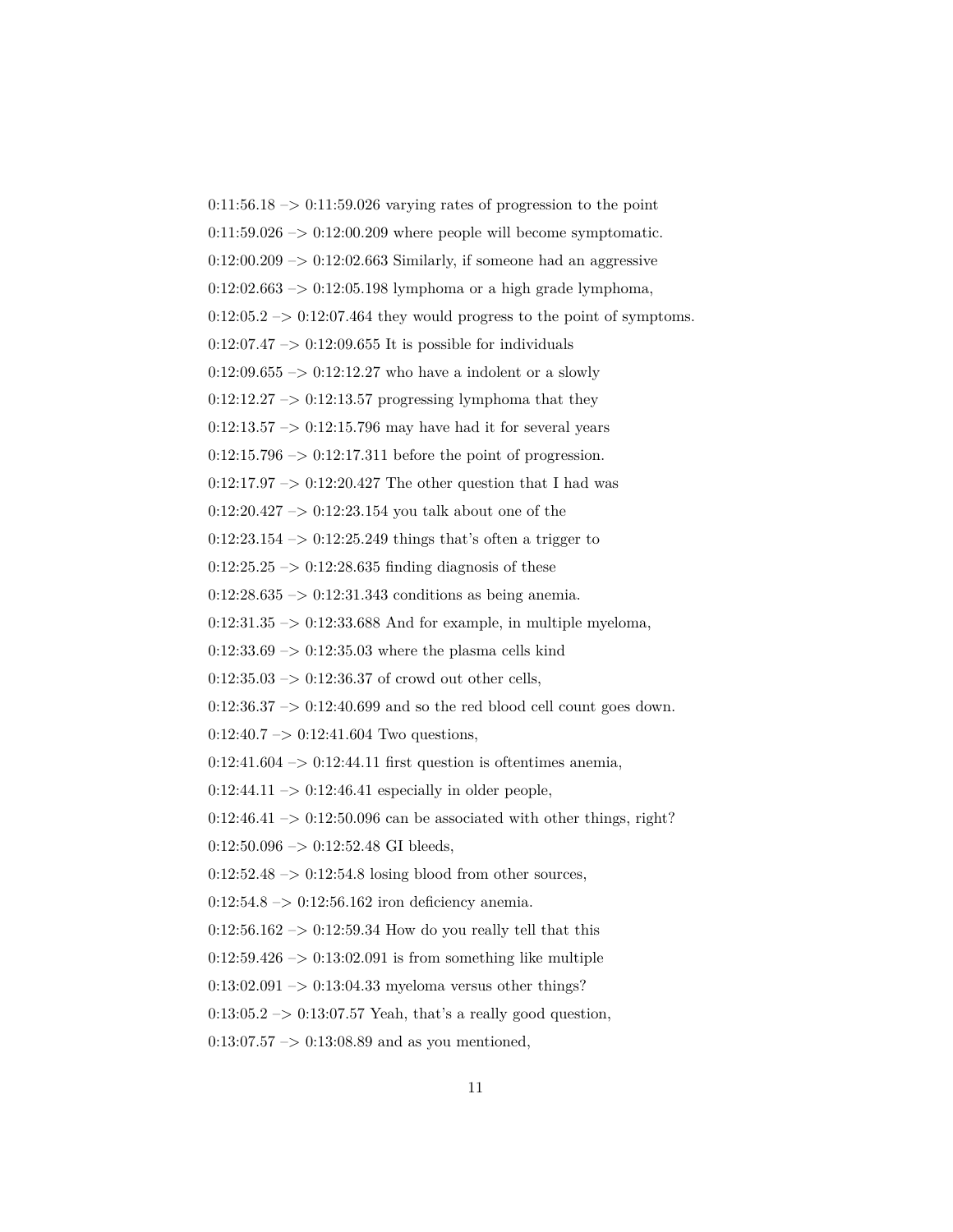$0:13:08.89 \rightarrow 0:13:10.87$  people who are older and even  $0:13:10.938 \rightarrow 0:13:12.518$  younger individuals can have  $0:13:12.518 \rightarrow 0:13:14.888$  anemia for a variety of reasons.  $0:13:14.89 \rightarrow 0:13:17.137$  So typically we will work up and 0:13:17.137  $\rightarrow$  0:13:19.529 do a basic anemia evaluation,  $0:13:19.53 \rightarrow 0:13:21.605$  which includes looking at  $0:13:21.605 \rightarrow 0:13:23.265$  things like iron deficiency,  $0:13:23.27 \rightarrow 0:13:24.842$  other nutritional deficiencies,  $0:13:24.842 \rightarrow 0:13:27.45$  vitamin B12, and folic acid to  $0:13:27.45 \rightarrow 0:13:30.335$  make sure we exclude kind of  $0:13:30.335 \rightarrow 0:13:32.6$  the most common and treatable  $0:13:32.6 \rightarrow 0:13:35.15$  reasons for anemia first and then  $0:13:35.15 \rightarrow 0:13:37.32$  when we really don't have a source,  $0:13:37.32 \rightarrow 0:13:39.36$  then we kind of go on to kind of that  $0:13:39.421 \rightarrow 0:13:41.923$  next level of evaluation that does 0:13:41.923 –> 0:13:43.174 include hematological disorders. 0:13:43.97 –> 0:13:45.811 Well, we're gonna need to take a  $0:13:45.811 \rightarrow 0:13:47.588$  short break for a medical minute,  $0:13:47.59 \rightarrow 0:13:49.767$  but when we get back we'll learn  $0:13:49.767 \rightarrow 0:13:52.471$  more about how to diagnose and treat  $0:13:52.471 \rightarrow 0:13:54.167$  these hematologic conditions with 0:13:54.167 –> 0:13:56.88 my guest doctor Terri Parker.  $0:13:56.89 \rightarrow 0:13:58.46$  Funding for Yale Cancer Answers comes  $0:13:58.46 \rightarrow 0:14:00.65$  from AstraZeneca, dedicated to  $0.14:00.65 \rightarrow 0.14:02.234$  advancing options and providing  $0:14:02.234 \rightarrow 0:14:04.67$  hope for people living with cancer. 0:14:04.67 –> 0:14:05.828 More information at  $0:14:07.96 \rightarrow 0:14:08.55$  astrazeneca-us.com.  $0:14:10.63 \rightarrow 0:14:12.25$  There are many obstacles to  $0:14:12.25 \rightarrow 0:14:13.546$  face when quitting smoking.  $0:14:13.55 \rightarrow 0:14:15.386$  As smoking involves the potent drug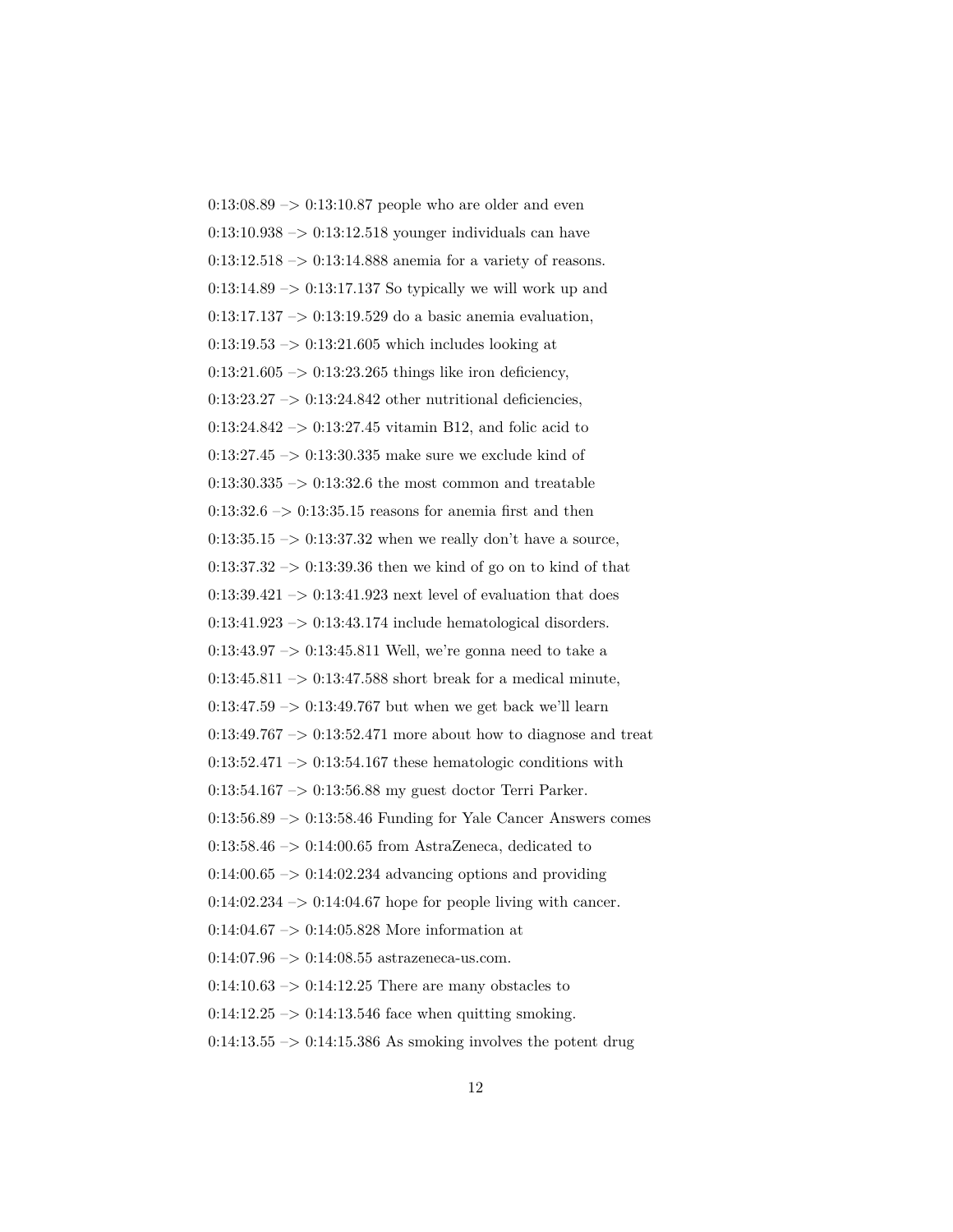$0:14:15.39 \rightarrow 0:14:17.655$  Nicotine. Quitting smoking is a  $0:14:17.655 \rightarrow 0:14:19.467$  very important lifestyle change,  $0:14:19.47 \rightarrow 0:14:20.949$  especially for patients  $0:14:20.949 \rightarrow 0:14:22.428$  undergoing cancer treatment,  $0:14:22.43 \rightarrow 0:14:24.644$  as it's been shown to positively  $0:14:24.644 \rightarrow 0:14:26.12$  impact response to treatments and  $0:14:26.187 \rightarrow 0:14:28.392$  decrease the likelihood that patients  $0:14:28.392 \rightarrow 0:14:30.156$  will develop second malignancies  $0:14:30.156 \rightarrow 0:14:32.268$  and increase rates of survival.  $0.14:32.27 \rightarrow 0.14:34.022$  Tobacco treatment programs are  $0.14:34.022 \rightarrow 0.14:36.212$  currently being offered at federally 0:14:36.212 –> 0:14:37.492 designated Comprehensive cancer  $0.14.37.492 \ensuremath{\rightarrow}\xspace 0.14.39.85$  centers such as Yale Cancer Center 0:14:39.85 –> 0:14:42.09 and at Smilow Cancer Hospital.  $0:14:42.09 \rightarrow 0:14:43.746$  All treatment components are  $0:14:43.746 \rightarrow 0:14:45.816$  evidence based and patients are  $0:14:45.816 \rightarrow 0:14:47.731$  treated with FDA approved first  $0:14:47.731 \rightarrow 0:14:49.526$  line medications as well as  $0:14:49.526 \rightarrow 0:14:51.545$  smoking cessation counseling that  $0:14:51.545 \rightarrow 0:14:53.669$  stresses appropriate coping skills.  $0:14:53.67 \rightarrow 0:14:55.938$  More information is available at Yale  $0:14:55.938 \rightarrow 0:14:57.983$  Cancer Center dot org. You're listening 0:14:57.983 –> 0:14:59.839 to Connecticut Public Radio.  $0:15:01.01 \rightarrow 0:15:03.11$  Welcome back to Yale Cancer Answers.  $0:15:03.11 \rightarrow 0:15:04.718$  This is doctor Anees Chagpar  $0:15:04.718 \rightarrow 0:15:06.52$  and I'm joined tonight by 0:15:06.52 –> 0:15:08.185 my guest doctor Terri Parker.  $0:15:08.19 \rightarrow 0:15:09.918$  We're talking about hematogic  $0:15:09.918 \rightarrow 0:15:11.058$  malignancies,  $0:15:11.058 \rightarrow 0:15:13.89$  and particularly Doctor Parker's  $0:15:13.89 \rightarrow 0:15:16.146$  specialty of multiple myeloma.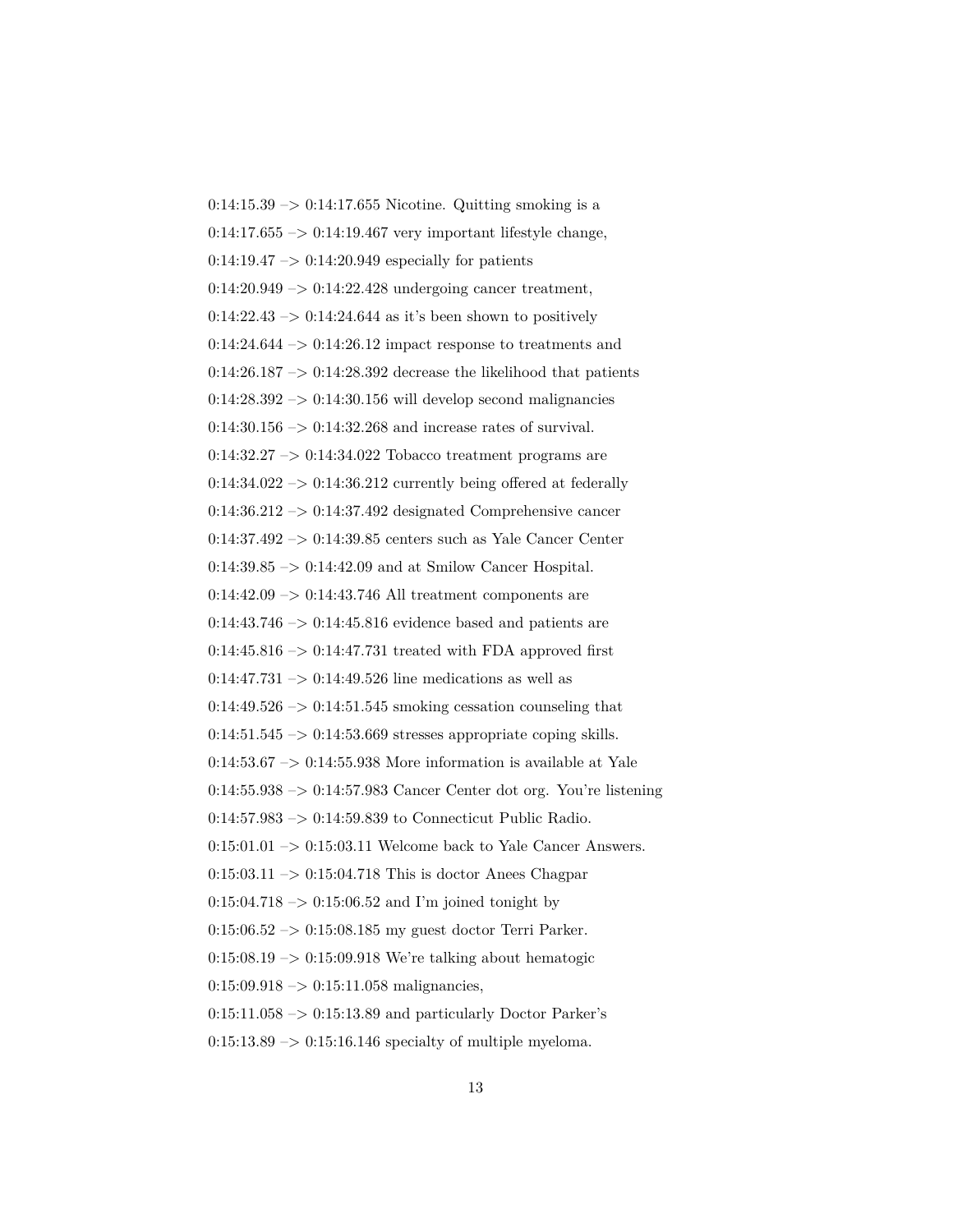$0:15:16.146 \rightarrow 0:15:18.422$  Now, right before the break,

 $0:15:18.422 \rightarrow 0:15:22.067$  Terri, you were saying that a lot of people

 $0:15:22.067 \rightarrow 0:15:25.031$  are diagnosed with multiple myeloma when

 $0:15:25.031 \rightarrow 0:15:28.579$  anemia is found on a routine blood test.

 $0:15:28.58 \rightarrow 0:15:29.712$  And that

 $0:15:29.712 \rightarrow 0:15:31.41$  the first step is oftentimes to

 $0:15:31.476 \rightarrow 0:15:33.52$  rule out the things that are common,

 $0:15:34.584 \rightarrow 0:15:37.776$  rule out iron deficiency,

0:15:37.78 –> 0:15:40.558 anemia and B12, and folic acid.

 $0:15:40.56 \rightarrow 0:15:42.246$  And all of those good things.

 $0:15:42.25 \rightarrow 0:15:43.082$  But ultimately,

 $0:15:43.082 \rightarrow 0:15:46.41$  if all of those things are ruled out,

 $0:15:46.41 \rightarrow 0:15:48.43$  how then does the diagnosis

 $0:15:48.43 \rightarrow 0:15:50.915$  proceed for people actually to be

 $0:15:50.915 \rightarrow 0:15:52.885$  found to have multiple myeloma?

 $0:15:53.18 \rightarrow 0:15:55.336$  And so the first step is actually

 $0:15:55.336 \rightarrow 0:15:57.139$  additional blood in urine studies,

 $0:15:57.14 \rightarrow 0:16:00.316$  so we will do a battery of tests,

 $0.16:00.32 \rightarrow 0.16:03.26$  specifically tests that are called a serum

 $0.16:03.26 \rightarrow 0.16:04.026$  protein electrophoresis,

 $0:16:04.026 \rightarrow 0:16:07.09$  which is a blood test that looks to

 $0:16:07.159 \rightarrow 0:16:09.84$  see if there's an increase in abnormal

 $0.16:09.84 \rightarrow 0.16:11.89$  or monoclonal protein in the blood.

 $0:16:11.89 \rightarrow 0:16:14.098$  We do a similar test in the urine.

 $0.16:14.1 \rightarrow 0.16:17.268$  We will test other specific things

 $0:16:17.268 \rightarrow 0:16:19.38$  called an immunofixation electrophoresis,

 $0:16:19.38 \rightarrow 0:16:20.442$  quantitative immunoglobulins,

 $0:16:20.442 \rightarrow 0:16:23.097$  and serum free light chains.

 $0:16:23.1 \rightarrow 0:16:25.652$  And we put together all of these blood

 $0:16:25.652 \rightarrow 0:16:28.36$  test and urine studies to determine if

 $0:16:28.36 \rightarrow 0:16:30.91$  there is a monoclonal protein present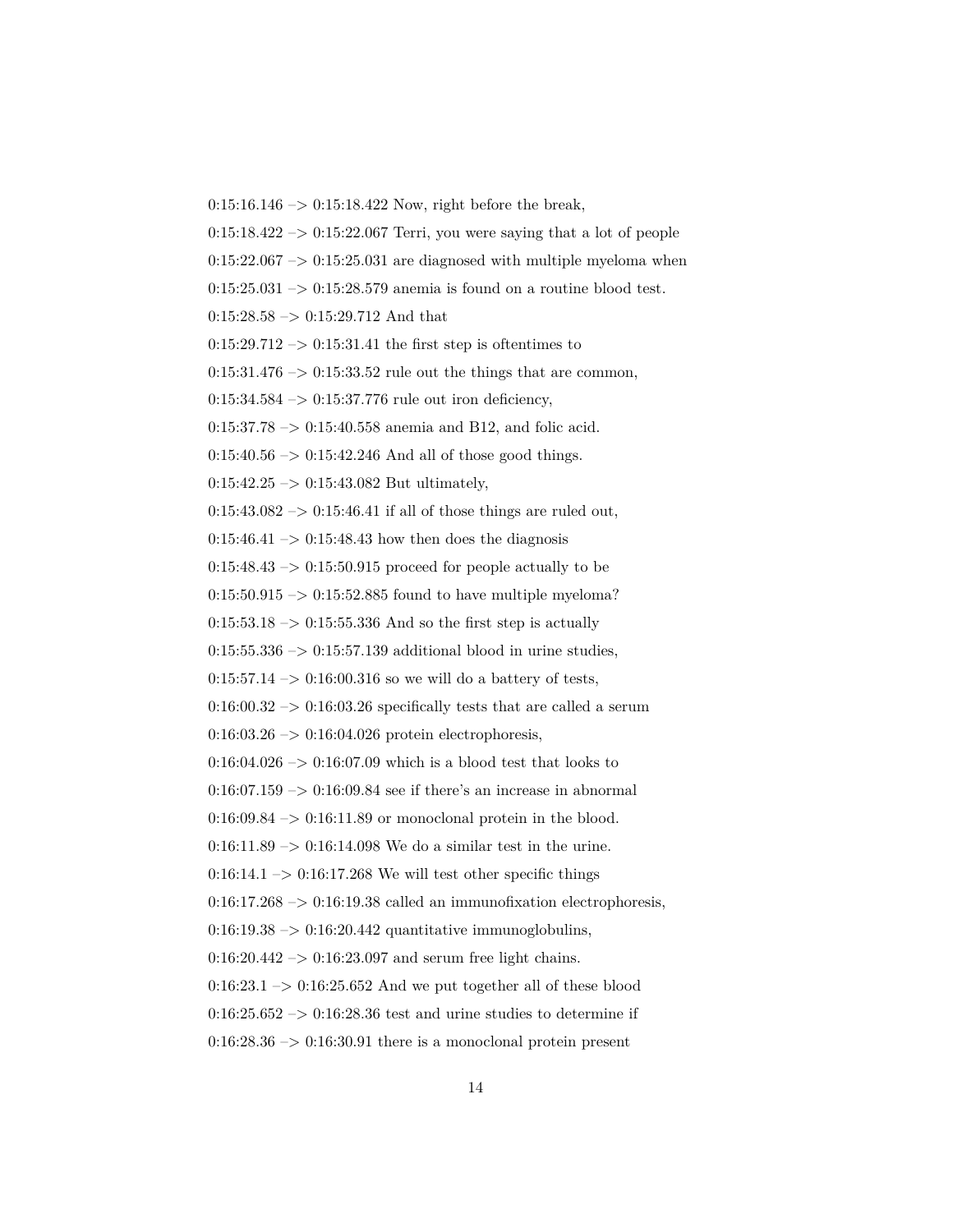$0:16:30.91 \rightarrow 0:16:33.549$  which is a protein that's being secreted

 $0:16:33.55 \rightarrow 0:16:35.36$  by an abnormal plasma cell.

 $0:16:35.84 \rightarrow 0:16:38.84$  And so if you find that,

 $0.16:38.84 \rightarrow 0.16:41.576$  then that means that people have

 $0:16:41.576 \rightarrow 0:16:43.6$  multiple myeloma?

 $0:16:43.63 \rightarrow 0:16:45.4$  Not necessarily, as I mentioned earlier,

 $0:16:45.4 \rightarrow 0:16:47.805$  we can see a monoclonal

 $0:16:47.805 \rightarrow 0:16:49.248$  protein precursor conditions,

 $0:16:49.25 \rightarrow 0:16:52.05$  and so we take a look at the whole picture.

 $0:16:52.05 \rightarrow 0:16:54.066$  So we look at the amount

 $0:16:54.066 \rightarrow 0:16:55.074$  of monoclonal protein.

 $0:16:55.08 \rightarrow 0:16:58.068$  If the patient has any other

 $0:16:58.068 \rightarrow 0:17:01.464$  systemic symptoms, such as anemia,

 $0:17:01.464 \rightarrow 0:17:03.858$  renal kidney insufficiency,

 $0:17:03.86 \rightarrow 0:17:06.308$  or bone pain,

 $0.17:06.31 \rightarrow 0.17:08.396$  this is more consistent with what

 $0:17:08.396 \rightarrow 0:17:10.936$  we would call a monoclonal gammopathy

 $0:17:10.936 \rightarrow 0:17:12.517$  of undetermined significance,

 $0:17:12.52 \rightarrow 0:17:14.398$  that would be considered low risk

 $0:17:14.398 \rightarrow 0:17:16.678$  that we would just have to observe,

 $0:17:16.68 \rightarrow 0:17:19.277$  or if there were a significant amount

 $0:17:19.277 \rightarrow 0:17:21.646$  of protein or other symptoms that

 $0:17:21.646 \rightarrow 0:17:24.397$  would make us go one step further,

 $0:17:24.4 \rightarrow 0:17:26.395$  which would be a bone marrow biopsy,

 $0:17:26.4 \rightarrow 0:17:29.022$  which is the definitive way to

 $0:17:29.022 \rightarrow 0:17:30.77$  diagnose multiple myeloma.

 $0:17:31.15 \rightarrow 0:17:33.887$  And so when somebody has a bone

 $0:17:33.887 \rightarrow 0:17:36.469$  marrow biopsy what exactly does that

 $0:17:36.469 \rightarrow 0:17:39.127$  tell you?

 $0:17:39.13 \rightarrow 0:17:40.38$  The bone marrow

 $0:17:40.39 \rightarrow 0:17:44.046$  biopsy itself tells us what is the actual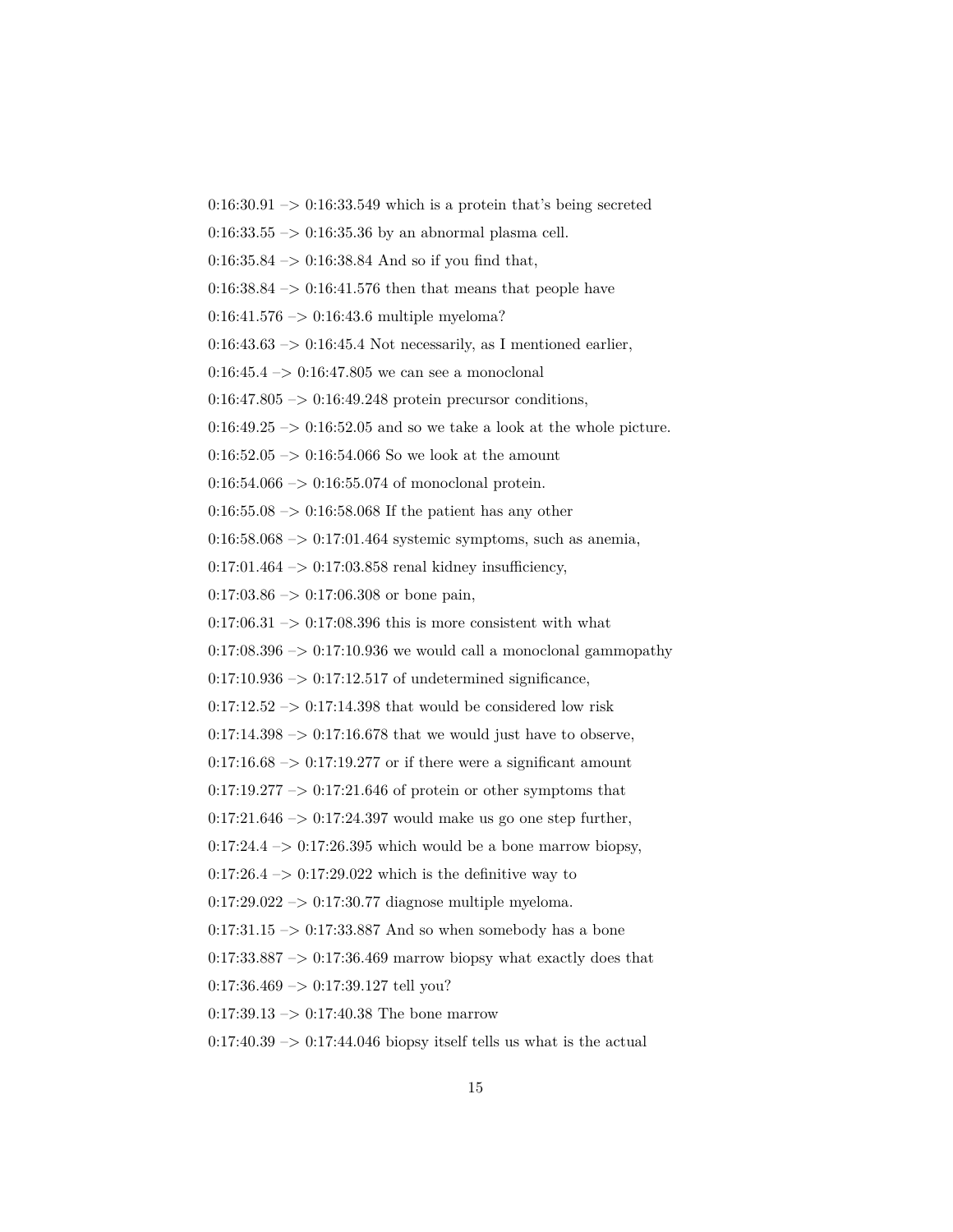$0:17:44.046 \rightarrow 0:17:46.879$  percentage of abnormal plasma cells.

 $0:17:46.88 \rightarrow 0:17:49.13$  So we're looking for these abnormal

 $0:17:49.13 \rightarrow 0:17:50.63$  or monoclonal plasma cells.

 $0:17:50.63 \rightarrow 0:17:53.238$  So kind of one type of plasma cell,

 $0:17:53.24 \rightarrow 0:17:55.544$  and they need to be over

 $0:17:55.544 \rightarrow 0:17:57.078 10\%$  in the bone marrow.

 $0:17:57.078 \rightarrow 0:17:58.8$  So that's what we're looking for,

 $0:17:58.8 \rightarrow 0:18:01.376$  and that is diagnostic of multiple myeloma.

 $0:18:01.63 \rightarrow 0:18:03.646$  And then if you find that,

 $0:18:03.65 \rightarrow 0:18:05.49$  what's the next step?

 $0.18:05.49 \rightarrow 0.18:07.194$  Is there staging or do you

0:18:07.194 –> 0:18:08.33 go straight to treatment?

0:18:08.33  $\rightarrow$  0:18:10.2 How does that work?

0:18:10.23  $\rightarrow$  0:18:13.15 Then we have to make another determination

 $0:18:13.15 \rightarrow 0:18:16.028$  so we have what we call smoldering

 $0:18:16.03 \rightarrow 0:18:18.57$  Multiple myeloma, which are symptomatic

 $0:18:22.774 \rightarrow 0:18:25.334$  so individuals who have smoldering multiple

0:18:25.334 –> 0:18:28.61 myeloma meet that strict cutoff of  $10\%$ 

 $0:18:28.61 \rightarrow 0:18:31.286$  involvement of bone marrow but

 $0:18:31.286 \rightarrow 0:18:33.07$  are really otherwise asymptomatic,

 $0.18:33.07 \rightarrow 0.18:36.12$  meaning they don't have anemia,

 $0.18:36.12 \rightarrow 0.18:38.61$  they have preserved kidney function,

 $0.18:38.61 \rightarrow 0.18:41.73$  their calcium levels are within normal range,

 $0:18:41.73 \rightarrow 0:18:44.709$  they don't have any bone pains or what we

 $0:18:44.709 \rightarrow 0:18:47.844$  call lytic lesions or holes in their bones,

 $0:18:47.85 \rightarrow 0:18:49.762$  and so these people we would really observe.

 $0:18:49.762 \rightarrow 0:18:52.184$  But they have a higher risk of

 $0:18:52.184 \rightarrow 0:18:53.886$  progression to symptomatic multiple

 $0:18:53.886 \rightarrow 0:18:56.046$  myeloma that would need treatment.

0:18:56.22  $\rightarrow$  0:18:57.36 Wait a minute, wait a minute.

 $0:18:57.36 \rightarrow 0:19:00.198$  So how do these people with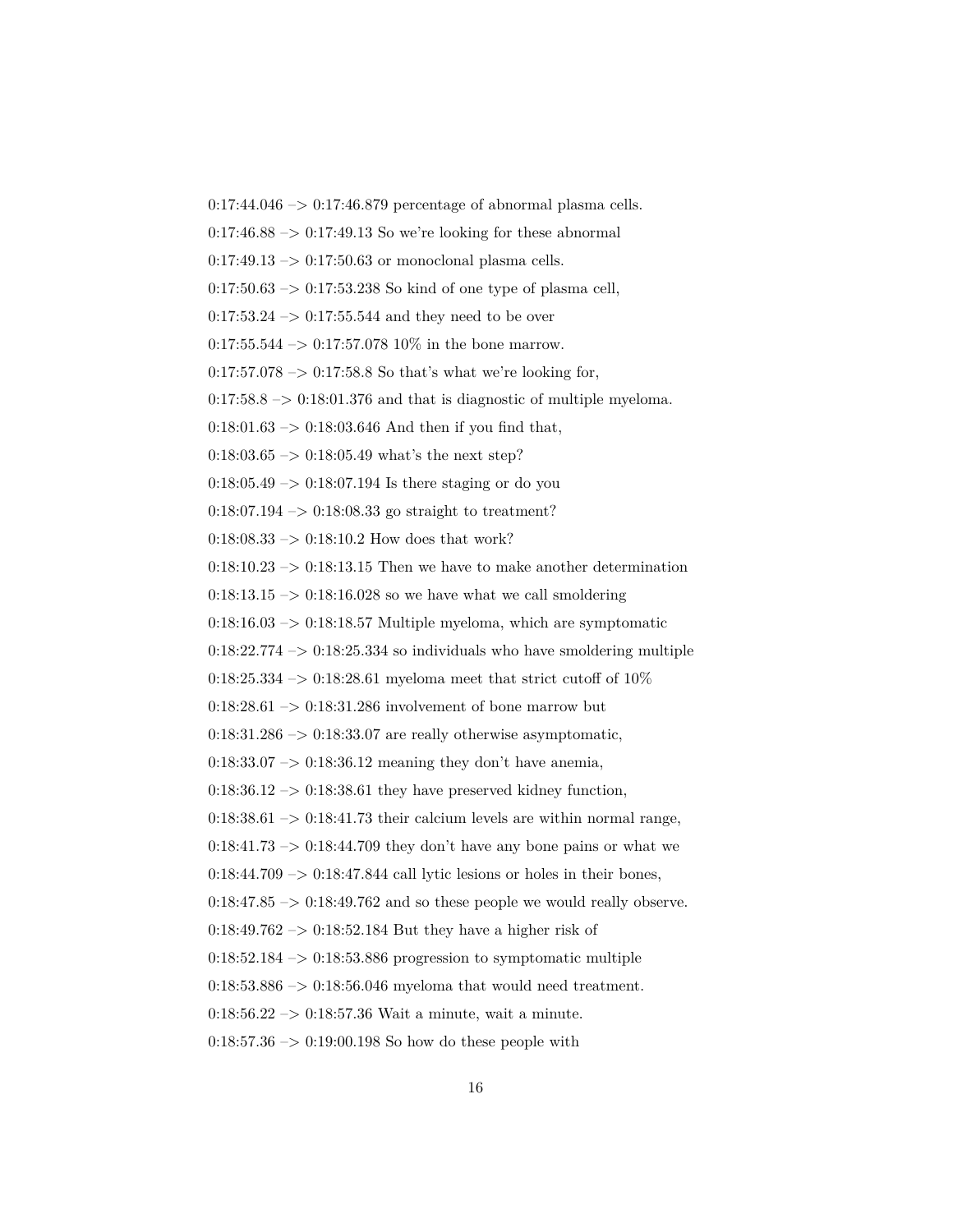$0:19:00.198 \rightarrow 0:19:01.617$  smoldering multiple myeloma  $0:19:01.617 \rightarrow 0:19:04.117$  present if they don't have anemia?  $0:19:04.12 \rightarrow 0:19:05.92$  They don't have any  $0:19:05.92 \rightarrow 0:19:07.27$  abnormal kidney function.  $0:19:07.27 \rightarrow 0:19:09.42$  How do you see them?  $0:19:09.87 \rightarrow 0:19:13.038$  Yeah, so a lot of times these individuals  $0:19:13.038 \rightarrow 0:19:15.692$  are referred because they had a blood  $0:19:15.692 \rightarrow 0:19:18.874$  test done and that was what we call  $0:19:18.874 \rightarrow 0:19:20.736$  a comprehensive metabolic panel that  $0.19:20.736 \rightarrow 0.19:22.932$  included a total protein and they  $0:19:22.932 \rightarrow 0:19:25.436$  were noted to have a total protein  $0:19:25.436 \rightarrow 0:19:27.796$  that was elevated and so their primary  $0:19:27.796 \rightarrow 0:19:29.8$  care physician picked up that the  $0:19:29.865 \rightarrow 0:19:32.161$  total protein was high and then sent  $0:19:32.161 \rightarrow 0:19:34.301$  them for further evaluation for an  $0:19:34.301 \rightarrow 0:19:36.485$  issue such as a monoclonal protein. 0:19:36.49  $\rightarrow$  0:19:38.186 So that's one way we often will see  $0:19:38.19 \rightarrow 0:19:43.428$  these individuals, another is that monoclonal  $0:19:43.43 \rightarrow 0:19:45.585$  gammopathy's and multiple myeloma can 0:19:45.585  $\rightarrow$  0:19:48.36 be associated with other medical problems,  $0:19:48.36 \rightarrow 0:19:51.99$  for example as serum protein electrophoresis,  $0:19:51.99 \rightarrow 0:19:54.406$  which is the blood tests that we do  $0.19:54.406 \rightarrow 0.19:57.094$  as part of the evaluation for myeloma  $0:19:57.094 \rightarrow 0:19:59.709$  is often done an evaluation for  $0.19:59.709 \rightarrow 0.20:01.849$  secondary causes for osteoporosis,  $0:20:01.85 \rightarrow 0:20:04.778$  so sometimes patients will have it done as  $0:20:04.778 \rightarrow 0:20:08.276$  a work up if they are have osteoporosis at  $0:20:08.28 \rightarrow 0:20:11.016$  a younger age.  $0:20:11.02 \rightarrow 0:20:13.08$  We also can see neuropathy,  $0:20:13.08 \rightarrow 0:20:15.628$  so that's kind of numbness and tingling  $0:20:15.628 \rightarrow 0:20:17.5$  in the extremities in patients who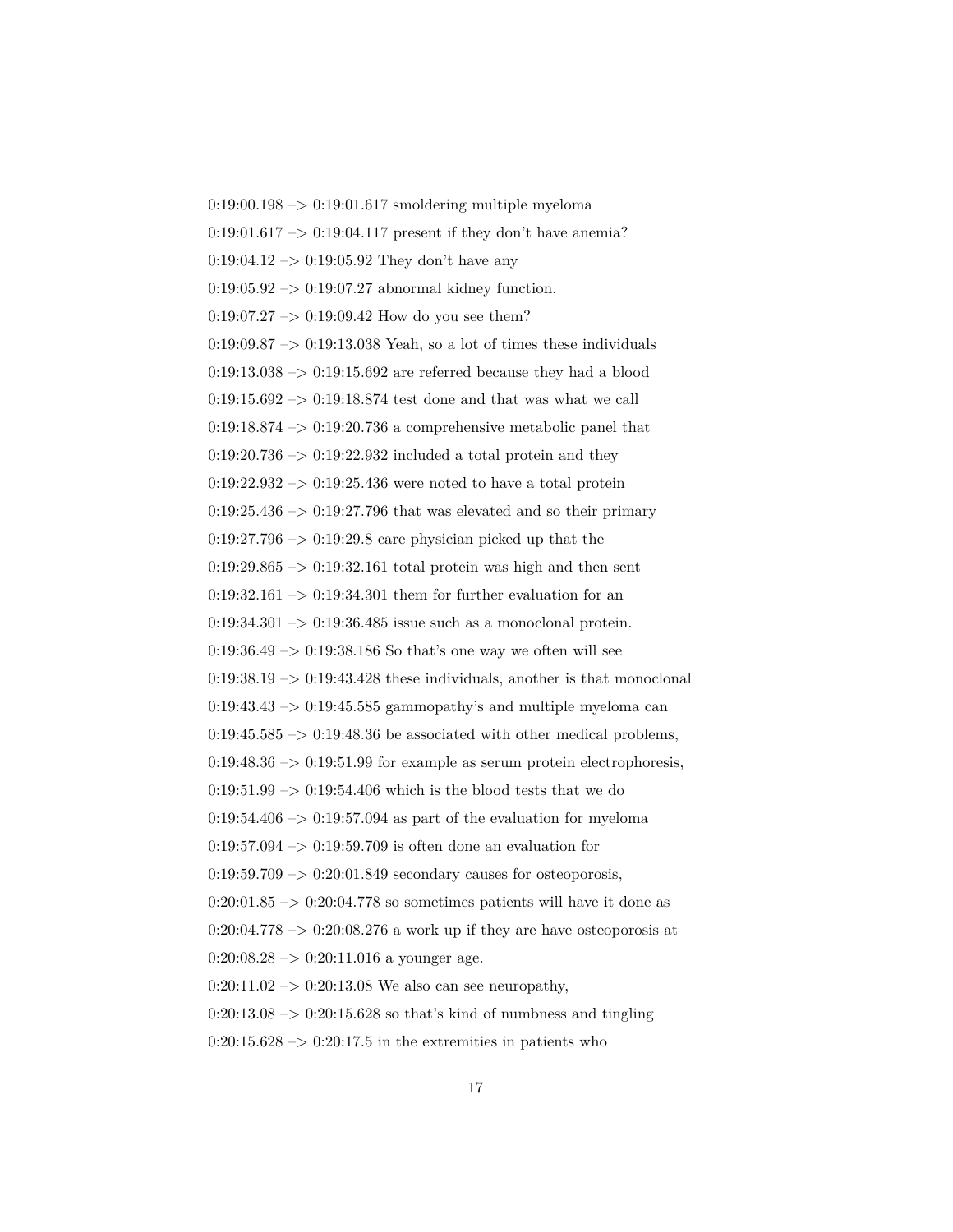$0:20:17.5 \rightarrow 0:20:19.648$  have come up with these as well and  $0:20:19.648 \rightarrow 0:20:21.244$  so sometimes a neurologist as part  $0:20:21.244 \rightarrow 0:20:23.57$  of a work up for other reasons for a  $0:20:23.57 \rightarrow 0:20:25.566$  patient to have a peripheral neuropathy  $0:20:25.566 \rightarrow 0:20:27.67$  will send these studies,  $0:20:27.67 \rightarrow 0:20:29.511$  so that's how a lot of these  $0:20:29.511 \rightarrow 0:20:30.52$  patients present to us  $0:20:30.52 \rightarrow 0:20:34.21$  if they don't have any other organ damage.  $0:20:34.36 \rightarrow 0:20:37.816$  So these people with smoldering  $0:20:37.816 \rightarrow 0:20:39.544$  multiple myeloma  $0:20:39.55 \rightarrow 0:20:41.59$  still could have symptoms, right?  $0:20:41.59 \rightarrow 0:20:43.315$  They could still have this  $0:20:43.315 \rightarrow 0:20:44.005$  peripheral neuropathy,  $0:20:44.01 \rightarrow 0:20:46.788$  or they could still have osteoporosis,  $0:20:46.79 \rightarrow 0:20:48.96$  but they just can't have the other  $0:20:48.96 \rightarrow 0:20:51.015$  things that you mentioned, right?  $0:20:51.015 \rightarrow 0:20:53.19$  The anemia, the kidney function,  $0:20:53.19 \rightarrow 0:20:55.068$  the lytic lesions of the bone?  $0:20:55.07 \rightarrow 0:20:56.22$  Do I have that right?  $0:20:56.22 \rightarrow 0:20:57.04$  Yeah, that's  $0:20:57.05 \rightarrow 0:20:58.628$  right. So they can't really have  $0:20:58.628 \rightarrow 0:21:00.629$  what we call this end organ damage.  $0:21:00.63 \rightarrow 0:21:03.225$  You know our classification between  $0:21:03.225 \rightarrow 0:21:05.301$  smoldering myeloma and myeloma  $0:21:05.301 \rightarrow 0:21:07.61$  has changed over the years,  $0:21:07.61 \rightarrow 0:21:10.508$  and we now also have a set of criteria  $0:21:10.51 \rightarrow 0:21:13.062$  that I call my myeloma defining  $0:21:13.062 \rightarrow 0:21:15.236$  events which don't have to be organ  $0:21:15.236 \rightarrow 0:21:17.944$  damage but just a kind of a significant  $0:21:17.944 \rightarrow 0:21:20.533$  amount of disease burden, and we will  $0:21:20.533 \rightarrow 0:21:22.238$  treat those individuals as myeloma,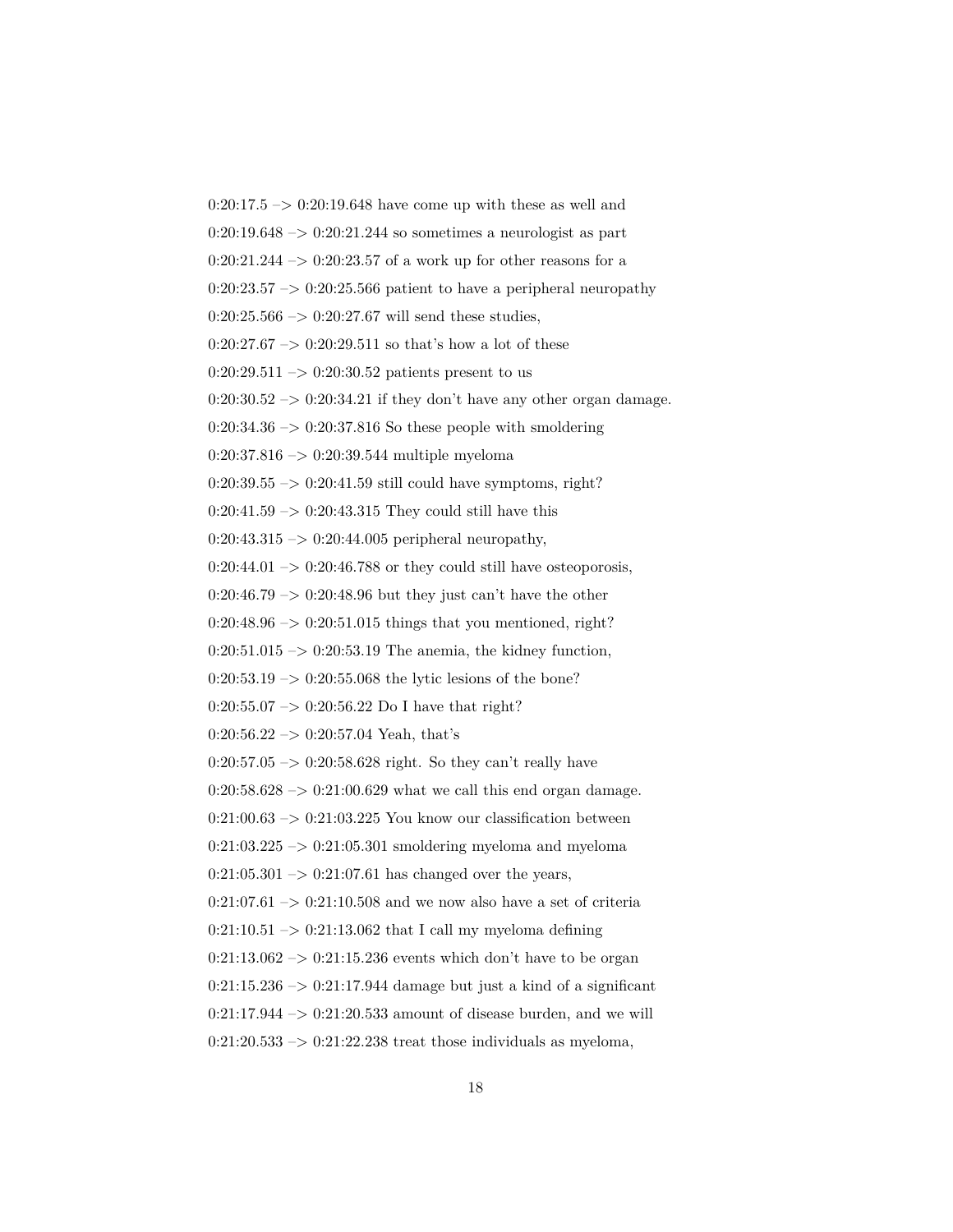$0:21:22.24 \rightarrow 0:21:24.607$  even if they don't have any of the other  $0:21:24.607 \rightarrow 0:21:26.457$  classic symptoms you just mentioned.  $0:21:26.46 \rightarrow 0:21:28.945$  So really, we're looking for a significant  $0:21:28.945 \rightarrow 0:21:30.769$  involvement of the bone marrow,  $0:21:30.77 \rightarrow 0:21:32.989$  and we classify that as over 60%  $0:21:32.99 \rightarrow 0:21:35.55$  involvement or a very significant  $0:21:35.55 \rightarrow 0:21:38.11$  serum free light chain burden.  $0:21:38.11 \rightarrow 0:21:40.558$  And for those individuals we will treat them  $0:21:40.56 \rightarrow 0:21:41.571$  as multiple myeloma,  $0:21:41.571 \rightarrow 0:21:43.93$  even if they don't have those classic  $0:21:43.989 \rightarrow 0:21:45.987$  end organ damage that we mentioned.  $0:21:46.49 \rightarrow 0:21:49.388$  What does treatment entail?  $0:21:49.39 \rightarrow 0:21:51.03$  Yeah, so treatment for a  $0:21:51.04 \rightarrow 0:21:54.024$  newly diagnosed patient is  $0:21:54.024 \rightarrow 0:21:57.008$  a combination of drugs.  $0:21:57.01 \rightarrow 0:21:57.798$  Typically what you would  $0:21:57.8 \rightarrow 0:21:58.664$  consider chemotherapy.  $0:21:58.664 \rightarrow 0:22:02.12$  So we often refer to it as frontline  $0:22:02.195 \rightarrow 0:22:04.1$  or induction chemotherapy,  $0:22:04.1 \rightarrow 0:22:07.775$  as we're trying to induce a response.  $0:22:07.78 \rightarrow 0:22:09.328$  The treatment typically consists 0:22:09.328  $\rightarrow$  0:22:11.263 of a combination of three  $0:22:11.27 \rightarrow 0:22:13.556$  or four drugs and the determination  $0:22:13.556 \rightarrow 0:22:16.234$  of how many drugs and which drugs  $0:22:16.234 \rightarrow 0:22:18.747$  are often based on a few different  $0:22:18.823 \rightarrow 0:22:21.468$  patient specific factors in addition  $0:22:21.468 \rightarrow 0:22:23.584$  to disease specific factors.  $0:22:23.59 \rightarrow 0:22:25.32$  And so when we talk  $0:22:25.32 \rightarrow 0:22:26.434$  about patient specific factors,  $0:22:26.434 \rightarrow 0:22:29.49$  we really look at a patient and ask  $0:22:30.201 \rightarrow 0:22:32.296$  the question, how well do we think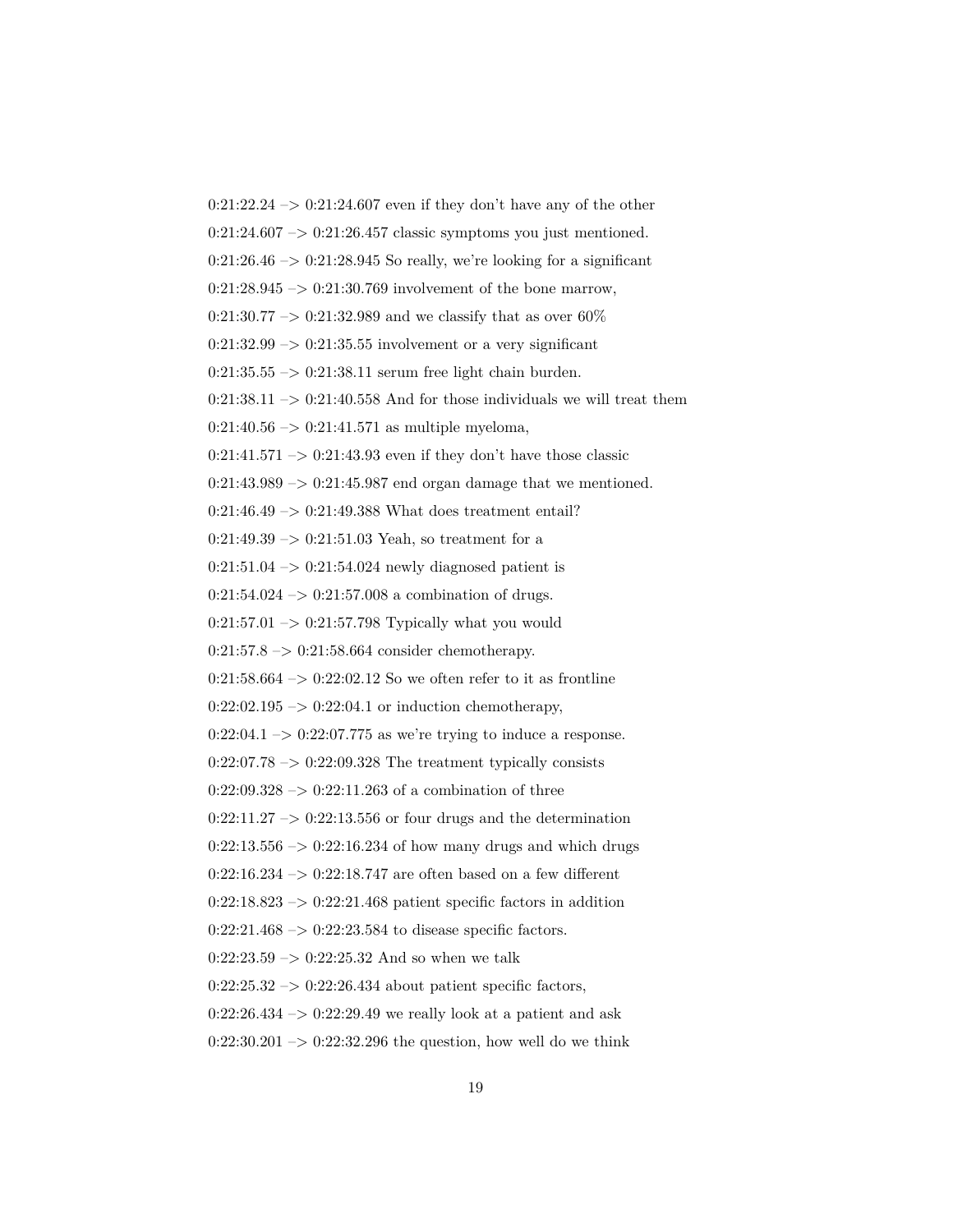$0:22:32.296 \rightarrow 0:22:34.594$  this individual could tolerate the treatment?

0:22:34.6 –> 0:22:38.128 What is their fitness?

 $0:22:38.13 \rightarrow 0:22:40.279$  We don't necessarily look at

 $0:22:40.279 \rightarrow 0:22:42.619$  age but kind of the overall person.

 $0:22:42.62 \rightarrow 0:22:44.636$  What are their other medical problems,

 $0:22:44.64 \rightarrow 0:22:45.98$  their comorbidities?

 $0:22:45.98 \rightarrow 0:22:49.33$  What medications are they taking?

 $0:22:49.902 \rightarrow 0:22:51.332$  Do they have heart dysfunction

 $0:22:51.332 \rightarrow 0:22:52.4$  at baseline?

 $0:22:52.4 \rightarrow 0:22:54.255$  Do they already have a neuropathy

 $0:22:54.255 \rightarrow 0:22:55.368$  that's pretty severe?

 $0:22:55.37 \rightarrow 0:22:58.906$  And then we look at the myeloma itself,

 $0:22:58.91 \rightarrow 0:23:00.69$  meaning for every bone marrow

 $0:23:00.69 \rightarrow 0:23:02.114$  biopsy that we do,

 $0:23:02.12 \rightarrow 0:23:04.535$  we also send a study called cytogenetics

 $0:23:04.54 \rightarrow 0:23:07.196$  and that is the study of

 $0:23:07.196 \rightarrow 0:23:09.01$  chromosomes within that plasma cell.

 $0:23:09.01 \rightarrow 0:23:10.648$  So we're really looking to see

 $0:23:10.648 \rightarrow 0:23:12.7$  if there is any rearrangements.

0:23:12.7 –> 0:23:14.13 Additions, deletions,

 $0:23:14.13 \rightarrow 0:23:17.705$  breaks and by utilizing these

 $0:23:17.705 \rightarrow 0:23:19.135$  cytogenetic testing,

 $0:23:19.14 \rightarrow 0:23:21.498$  we determine if someone is considered

 $0:23:21.498 \rightarrow 0:23:24.366$  high risk or standard risk and that

 $0:23:24.366 \rightarrow 0:23:26.406$  influences which treatment we give.

 $0:23:27.16 \rightarrow 0:23:29.278$  And so what is the difference

 $0:23:29.278 \rightarrow 0:23:31.795$  between a high risk and a standard

 $0:23:31.795 \rightarrow 0:23:33.72$  risk patient in terms of treatment?

0:23:33.72 –> 0:23:35.448 I mean is it more drugs?

 $0:23:35.45 \rightarrow 0:23:37.518$  Is it more duration?

 $0:23:37.518 \rightarrow 0:23:39.586$  Is it more toxic?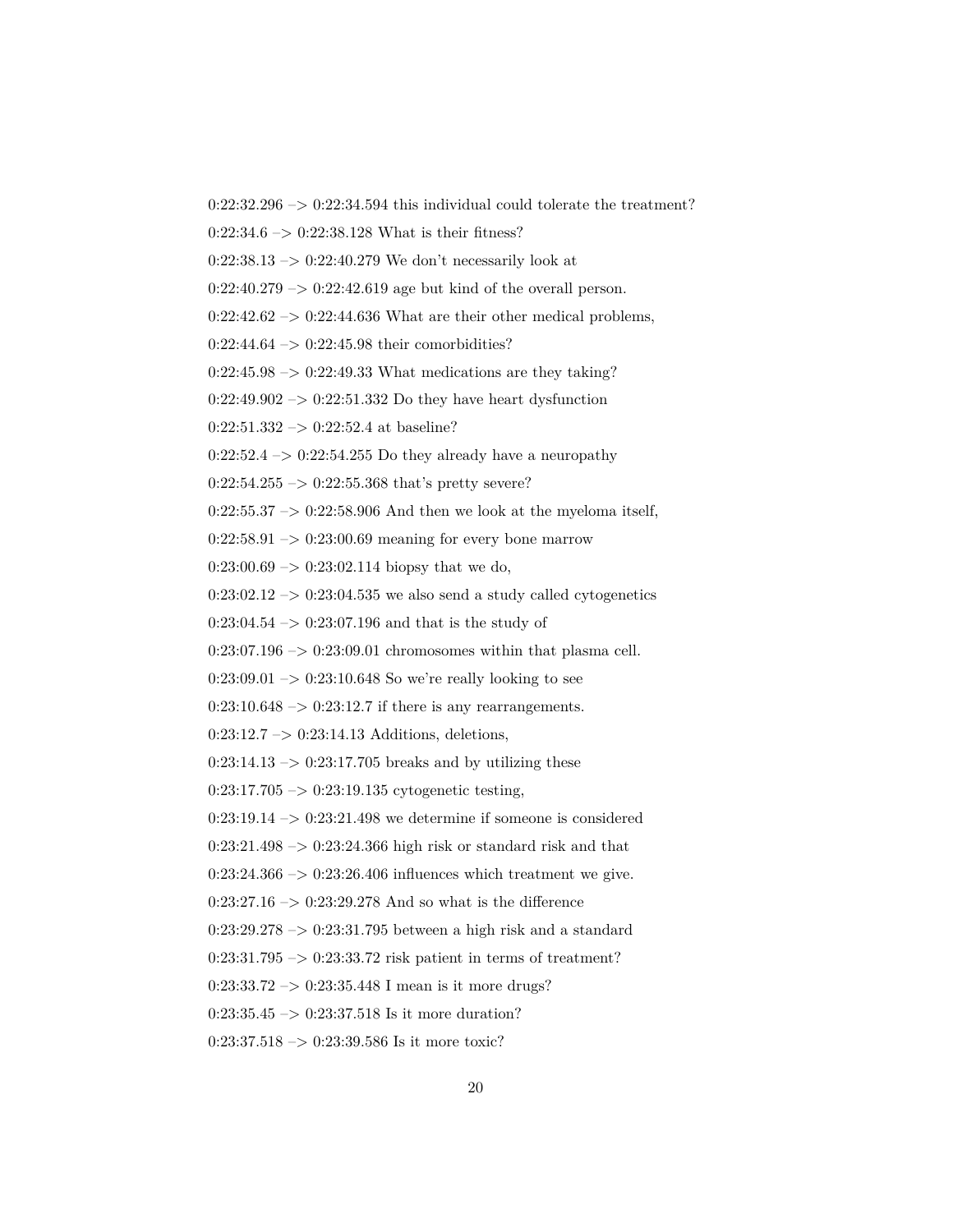$0:23:39.59 \rightarrow 0:23:41.21$  Yeah, so it's not necessarily  $0:23:41.22 \rightarrow 0:23:42.585$  more drugs. Fortunately,  $0:23:42.585 \rightarrow 0:23:45.77$  in multiple myeloma most of our drugs 0:23:45.85  $\rightarrow$  0:23:48.566 are very targeted to the plasma cell,  $0:23:48.57 \rightarrow 0:23:50.677$  but it may just be a  $0:23:50.677 \rightarrow 0:23:52.02$  different type of drug.  $0:23:52.02 \rightarrow 0:23:55.464$  So it may consist of four  $0:23:55.464 \rightarrow 0:23:58.479$  drugs versus a 3 drug regimen. 0:23:58.48  $\rightarrow$  0:24:00.286 You know there's still a lot  $0:24:00.286 \rightarrow 0:24:02.092$  of research being done to see  $0:24:02.092 \rightarrow 0:24:03.718$  what is truly the best regimen  $0:24:03.718 \rightarrow 0:24:04.914$  for high risk individuals,  $0:24:04.914 \rightarrow 0:24:07.038$  and there's a lot of different  $0:24:07.038 \rightarrow 0:24:08.1$  opinions out there,  $0:24:08.1 \rightarrow 0:24:09.372$  but it's usually going to be  $0:24:09.372 \rightarrow 0:24:10.836$  a four or three drug regimen  $0:24:10.836 \rightarrow 0:24:11.956$  with potentially one difference  $0:24:11.956 \rightarrow 0:24:13.71$  in one of the medications.  $0:24:15.06 \rightarrow 0:24:18.388$  And as we think about  $0:24:18.388 \rightarrow 0:24:21.02$  multiple myeloma and how you treat it,  $0:24:21.02 \rightarrow 0:24:24.058$  it seems to me that  $0:24:24.06 \rightarrow 0:24:27.084$  part of this has to do with how advanced  $0:24:27.084 \rightarrow 0:24:30.122$  the myeloma is in terms of how much of  $0:24:30.122 \rightarrow 0:24:32.997$  the bone marrow is actually involved,  $0:24:33 \rightarrow 0:24:35.21$  whether there's end organ damage,  $0:24:35.21 \rightarrow 0:24:38.157$  health, how fit the patient is, and so on.  $0:24:38.157 \rightarrow 0:24:41.851$  All of which makes me wonder about  $0:24:41.851 \rightarrow 0:24:45.59$  how important it is to get to a doctor  $0:24:45.59 \rightarrow 0:24:47.249$  as soon as you have those symptoms,  $0:24:47.25 \rightarrow 0:24:50.764$  how important it is to come to  $0:24:50.764 \rightarrow 0:24:53.074$  get diagnosed early versus late?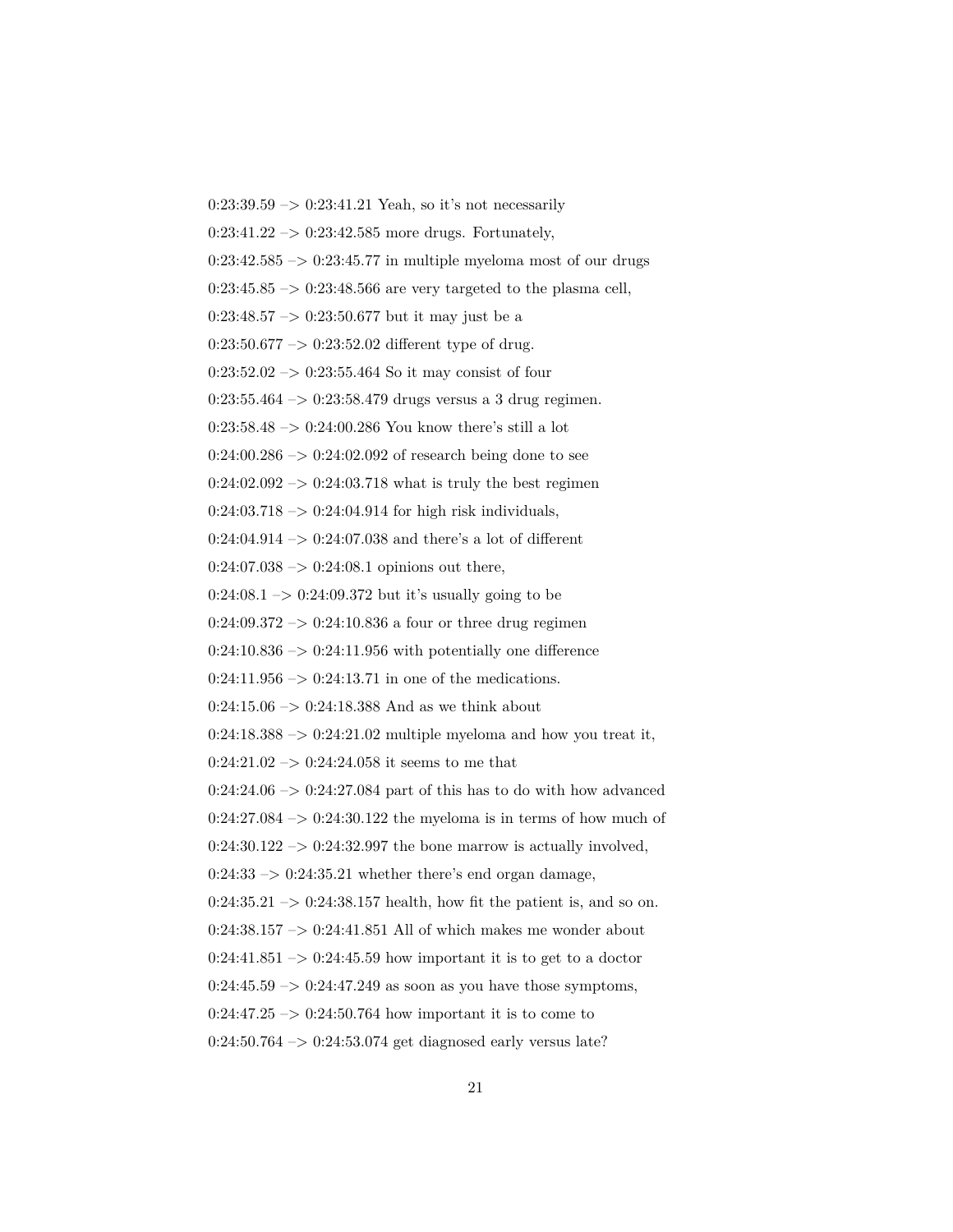$0:24:53.08 \rightarrow 0:24:54.455$  I mean certainly that's something  $0:24:54.455 \rightarrow 0:24:56.678$  we talk about in a lot of cancers,  $0:24:56.68 \rightarrow 0:24:59.263$  but it sounds like in multiple myeloma  $0:24:59.263 \rightarrow 0:25:01.829$  there's really no real screening tests.  $0:25:01.83 \rightarrow 0:25:04.29$  No recommendations for annual blood work,  $0:25:04.29 \rightarrow 0:25:04.956$  for example.  $0:25:04.956 \rightarrow 0:25:07.287$  So does that really play a role?  $0:25:07.29 \rightarrow 0:25:09.194$  Or does it not matter as much?  $0:25:10.43 \rightarrow 0:25:12.93$  Yeah, so in multiple myeloma  $0:25:12.93 \rightarrow 0:25:15.051$  as in a lot of the hematological  $0:25:15.051 \rightarrow 0:25:15.96$  malignancies  $0:25:15.96 \rightarrow 0:25:20.064$  we don't stage it as we do our 0:25:22.186 –> 0:25:24.61 solid tumors and  $0:25:24.681 \rightarrow 0:25:27.106$  we don't talk about metastasis and  $0:25:27.106 \rightarrow 0:25:30.228$  so really the amount of bone marrow  $0:25:30.23 \rightarrow 0:25:33.156$  involvement doesn't play a role in what  $0:25:33.156 \rightarrow 0:25:36.548$  we decide to do for upfront treatments.  $0:25:36.55 \rightarrow 0:25:38.236$  So our staging is really based  $0:25:38.236 \rightarrow 0:25:40.296$  on blood work and we  $0:25:40.296 \rightarrow 0:25:42.048$  will often treat someone who is  $0:25:42.05 \rightarrow 0:25:44.864$  say a stage one versus stage three,  $0:25:44.87 \rightarrow 0:25:47.066$  very similarly because we have very  $0:25:47.066 \rightarrow 0:25:49.799$  effective drugs in the first line setting.  $0:25:49.8 \rightarrow 0:25:51.705$  But obviously we would want  $0:25:51.705 \rightarrow 0:25:53.229$  to seek medical attention  $0:25:53.23 \rightarrow 0:25:54.89$  if you had any symptoms,  $0:25:54.89 \rightarrow 0:25:57.888$  because say you present with kidney  $0:25:57.888 \rightarrow 0:25:59.64$  dysfunction, renal failure that  $0:25:59.64 \rightarrow 0:26:02.309$  does limit some of the treatments  $0:26:02.309 \rightarrow 0:26:04.745$  that we could give up front.  $0:26:04.75 \rightarrow 0:26:07.225$  And obviously if you start to have bone pain,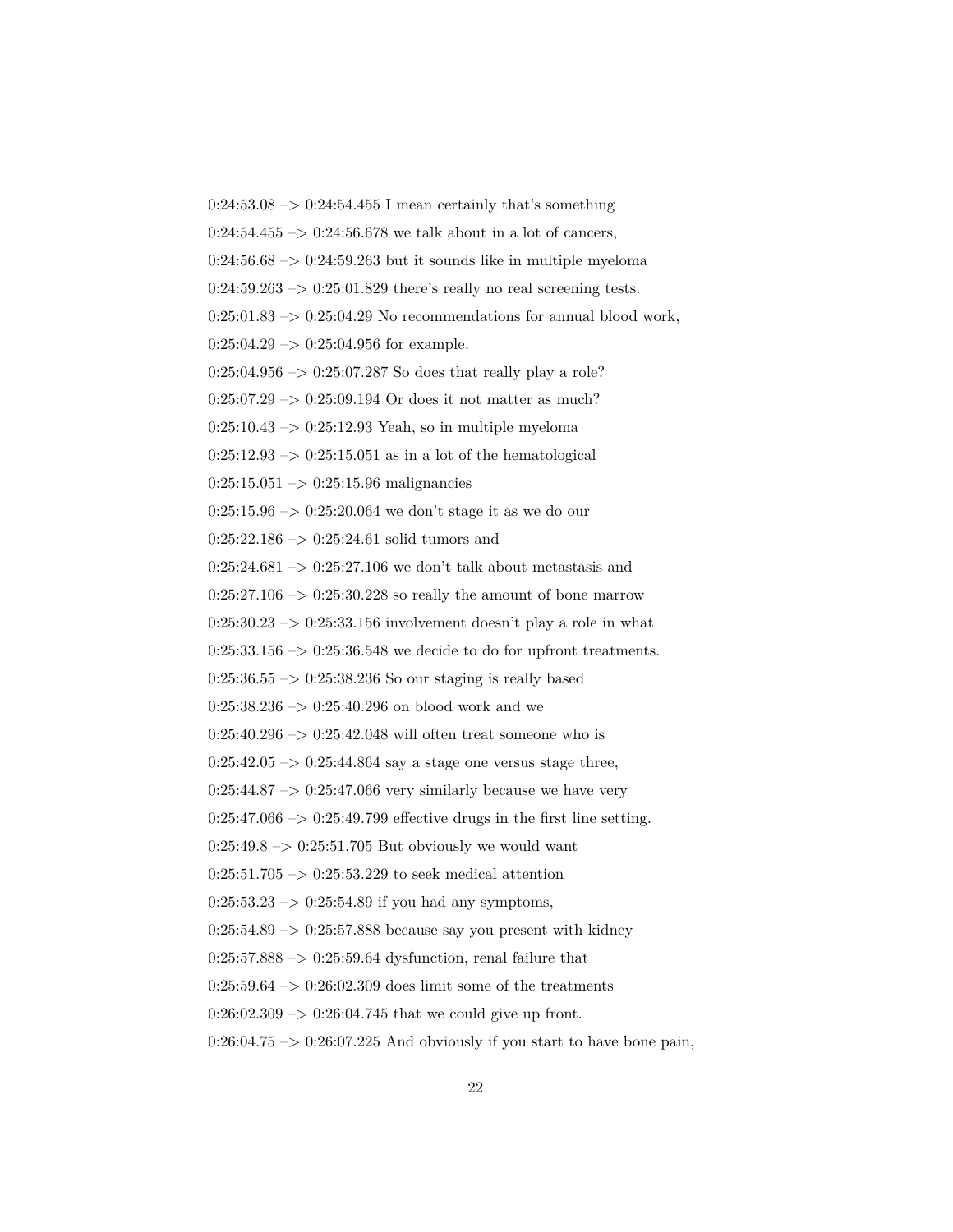$0:26:07.23 \rightarrow 0:26:09.126$  you want to seek medical attention 0:26:09.126  $\rightarrow$  0:26:11.044 because you wouldn't want to end  $0:26:11.044 \rightarrow 0:26:12.534$  up with a pathological fracture.  $0:26:12.54 \rightarrow 0:26:14.454$  So we do encourage people if  $0:26:14.454 \rightarrow 0:26:16.621$  they have any symptoms to really  $0:26:16.621 \rightarrow 0:26:17.86$  seek medical attention.  $0:26:19.84 \rightarrow 0:26:21.81$  And the sooner you are diagnosed,  $0:26:21.81 \rightarrow 0:26:23.435$  the potentially more treatment options  $0:26:23.435 \rightarrow 0:26:25.689$  you have and the better shape you  $0:26:25.689 \rightarrow 0:26:27.405$  will be in to tolerate treatment.  $0:26:28.4 \rightarrow 0:26:30.234$  The other thing that you mentioned,  $0:26:30.24 \rightarrow 0:26:31.758$  which I think is something that  $0:26:31.758 \rightarrow 0:26:33.339$  it's important that we pick up on,  $0:26:33.34 \rightarrow 0:26:34.936$  is that you said that the  $0:26:34.936 \rightarrow 0:26:36.6$  treatments now are very effective.  $0:26:36.6 \rightarrow 0:26:38.77$  So tell us a little bit about  $0:26:38.77 \rightarrow 0:26:40.53$  prognosis of patients who are  $0:26:40.53 \rightarrow 0:26:42.07$  treated with multiple myeloma.  $0:26:43.17 \rightarrow 0:26:46.452$  Fortunately we have keep 0:26:46.452 –> 0:26:49.238 moving our overall survival and  $0:26:49.238 \rightarrow 0:26:51.738$  the percent surviving at five  $0:26:51.738 \rightarrow 0:26:54.455$  years each year thanks to the  $0:26:54.455 \rightarrow 0:26:56.227$  development of newer treatments.  $0:26:56.23 \rightarrow 0:26:58.84$  And so it used to be,  $0:26:58.84 \rightarrow 0:27:00.751$  several years ago, say in 2005,  $0:27:00.751 \rightarrow 0:27:02.653$  if we were giving this talk,  $0:27:02.66 \rightarrow 0:27:04.556$  we would talk about an overall  $0:27:04.556 \rightarrow 0:27:06.846$  survival of two to five years  $0:27:11.36 \rightarrow 0:27:13.19$  and so more recently we say  $0:27:13.19 \rightarrow 0:27:15.334$  five to 10 years and we're now  $0:27:15.334 \rightarrow 0:27:16.958$  talking about potentially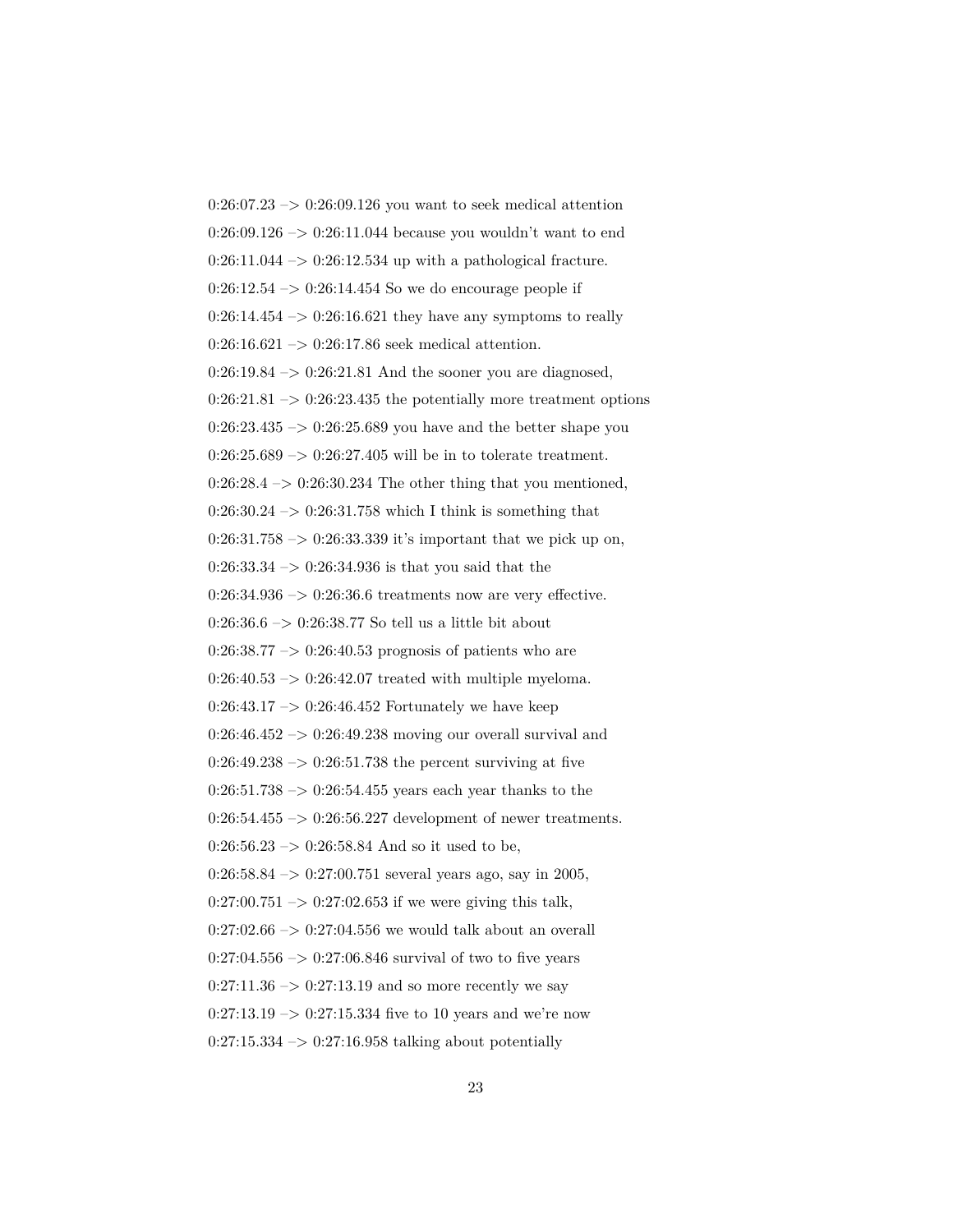$0:27:16.958 \rightarrow 0:27:19.345$  moving that to 10 to 15 years.  $0:27:19.35 \rightarrow 0:27:21.247$  If you look at the most recent  $0:27:21.247 \rightarrow 0:27:23.383$  data in the United States regarding  $0:27:23.383 \rightarrow 0:27:25.478$  the percentage of patients that  $0:27:25.478 \rightarrow 0:27:27.289$  are alive at five years,  $0:27:27.29 \rightarrow 0:27:29.61$  it's about just over 55%.  $0:27:29.61 \rightarrow 0:27:30.819$  So, very encouraging.  $0:27:31.64 \rightarrow 0:27:33.579$  That's really great, and I guess  $0:27:33.579 \rightarrow 0:27:35.578$  that leads me to my next question,  $0:27:35.58 \rightarrow 0:27:37.65$  which is what are the exciting  $0:27:37.65 \rightarrow 0:27:39.853$  advances that are going on in  $0:27:39.853 \rightarrow 0:27:41.728$  terms of multiple myeloma research.  $0:27:41.73 \rightarrow 0:27:44.619$  How are you and others trying to move  $0:27:44.619 \rightarrow 0:27:47.73$  the ball even further down the field?  $0:27:47.74 \rightarrow 0:27:49.152$  That's a great question.  $0:27:49.152 \rightarrow 0:27:51.27$  There is so much exciting research  $0:27:51.335 \rightarrow 0:27:53.302$  being done here at Yale and within  $0:27:53.302 \rightarrow 0:27:55.229$  the field of multiple myeloma.  $0:27:55.23 \rightarrow 0:27:57.316$  And really at all stages.  $0:27:58.856 \rightarrow 0:28:01.89$  Right now we often will refer to multiple myeloma  $0:28:01.89 \rightarrow 0:28:04.962$  as a cancer that is treatable  $0:28:04.962 \rightarrow 0:28:06.498$  but not curable.  $0:28:06.5 \rightarrow 0:28:08.36$  So we're currently looking at  $0:28:08.36 \rightarrow 0:28:10.22$  ways to improve that frontline  $0:28:10.286 \rightarrow 0:28:11.732$  therapy maintenance therapy,  $0:28:11.732 \rightarrow 0:28:14.768$  in individuals who have relapsed refractory.  $0:28:15.673 \rightarrow 0:28:17.178$  The most exciting things are  $0:28:17.178 \rightarrow 0:28:19.028$  probably the development of CAR T  $0:28:19.03 \rightarrow 0:28:20.94$  which recently gained FDA approval  $0:28:20.94 \rightarrow 0:28:23.368$  and in addition to looking at the  $0:28:23.368 \rightarrow 0:28:25.152$  biospecific antibodies which are